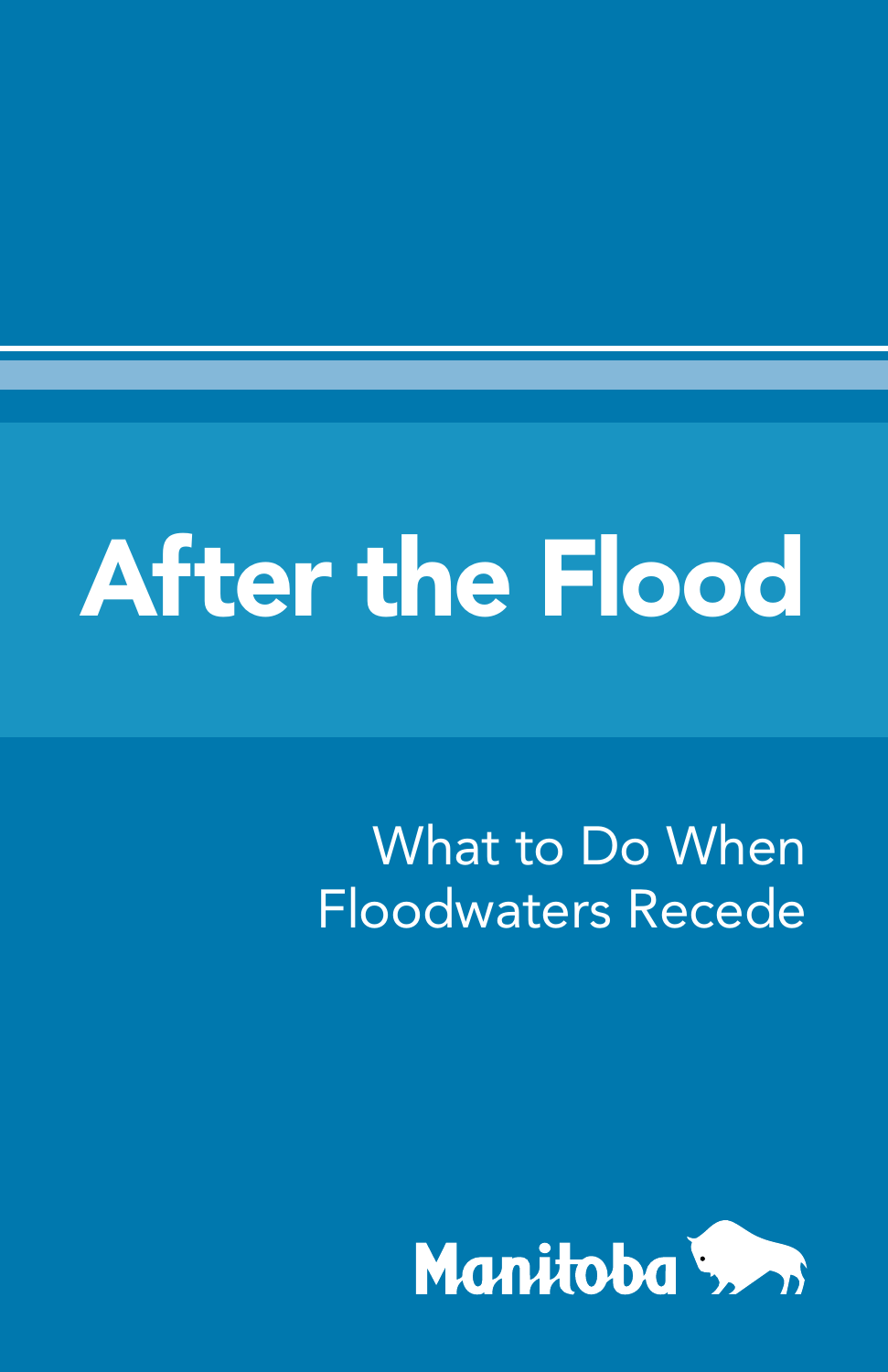## After the Flood

During a flood, all your energies are directed towards saving your home, your business, your community.

But what happens after the floodwater recedes? How do you cope with the damage that's been left behind?

How do you deal with wet drywall, mold, damaged appliances or a well that has been overtopped?

This booklet provides detailed instructions on what you should do and who you can call to help with your flood recovery.

From detailed recommendations on how you should clean your home to telephone numbers you should call if you become overloaded with stress, After the Flood provides the information you need to restore your property to a healthy, safe condition.

Information is also available on the Manitoba government flood website at **manitoba.ca**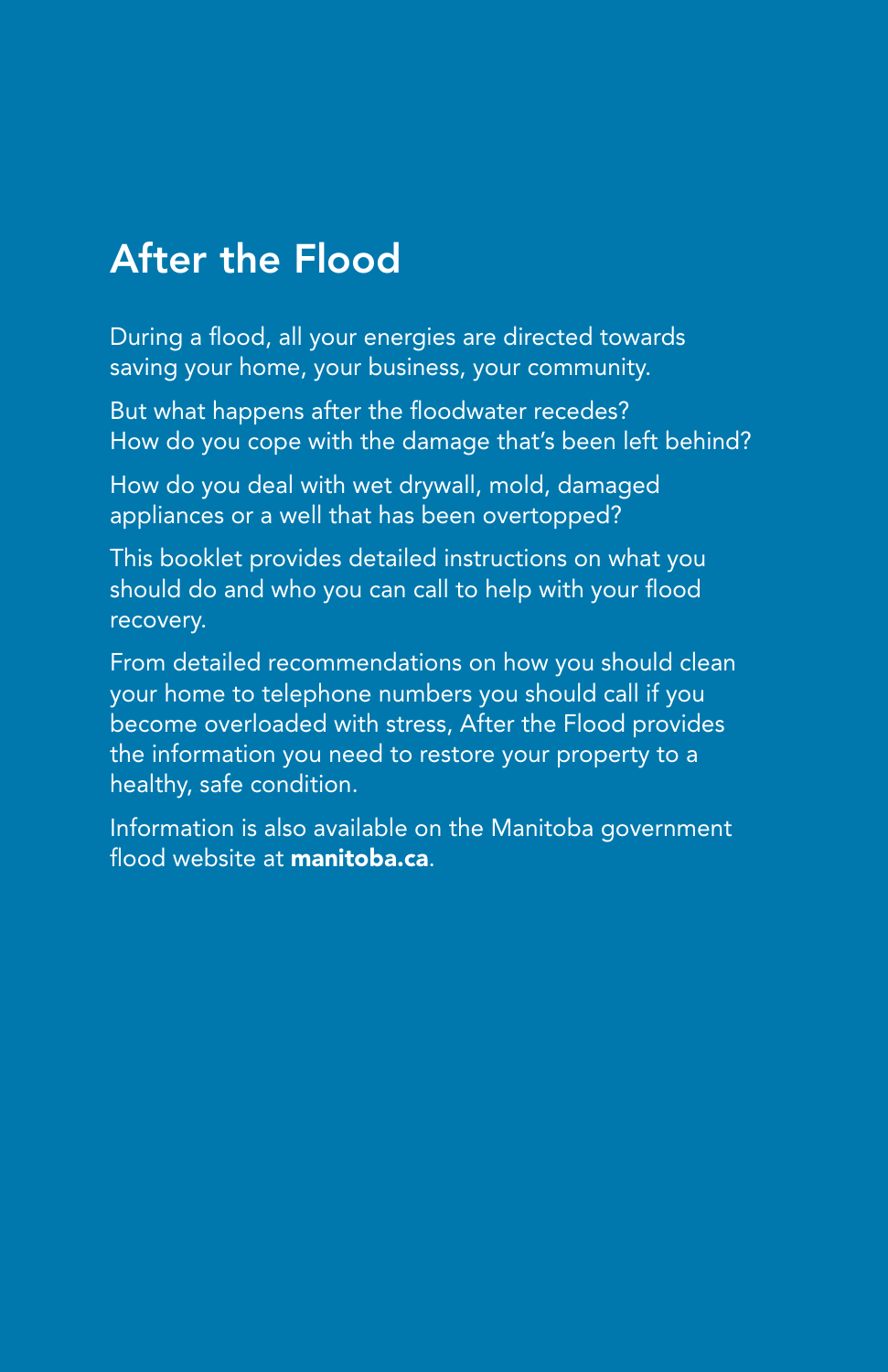#### **Cleaning Up after a Flood**

| When You First Return Home After a Flood 1   |  |
|----------------------------------------------|--|
|                                              |  |
|                                              |  |
|                                              |  |
|                                              |  |
|                                              |  |
|                                              |  |
|                                              |  |
|                                              |  |
|                                              |  |
|                                              |  |
| Toys, Cooking Utensils and Food Containers 8 |  |
|                                              |  |
|                                              |  |
|                                              |  |
|                                              |  |

#### **Protect Yourself from Mold**

#### **Well-water Safety**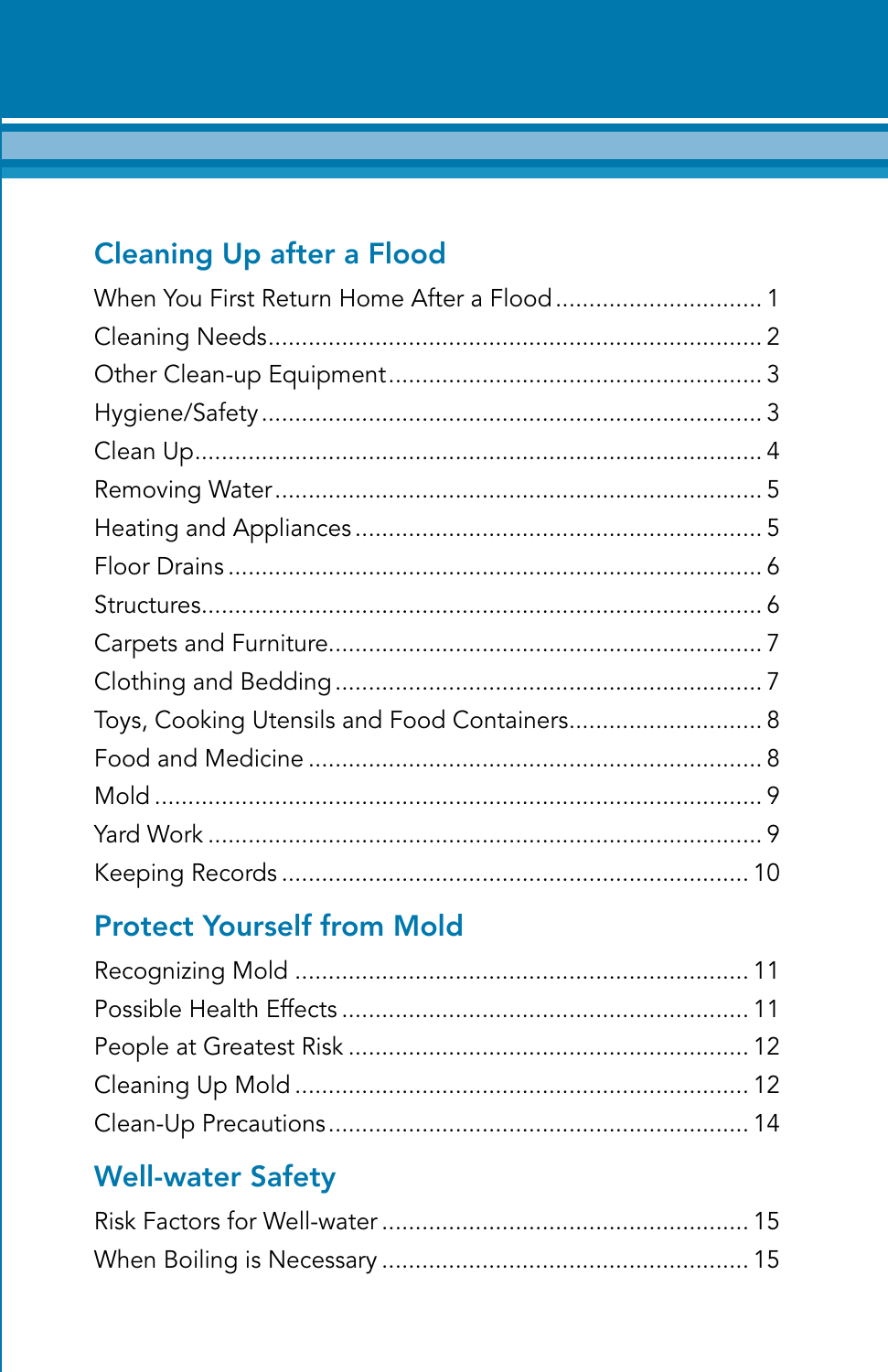| Using Water for Other Domestic Purposes  16 |  |
|---------------------------------------------|--|
|                                             |  |
|                                             |  |
|                                             |  |
|                                             |  |
|                                             |  |

#### Well Restoration after Flooding Subsides

#### Securing Hazardous Materials Containers after Flooding

| Securing Hazardous Materials Containers 22 |  |
|--------------------------------------------|--|
|                                            |  |
|                                            |  |

#### Managing Stress After a Flood

#### Disaster Financial Assistance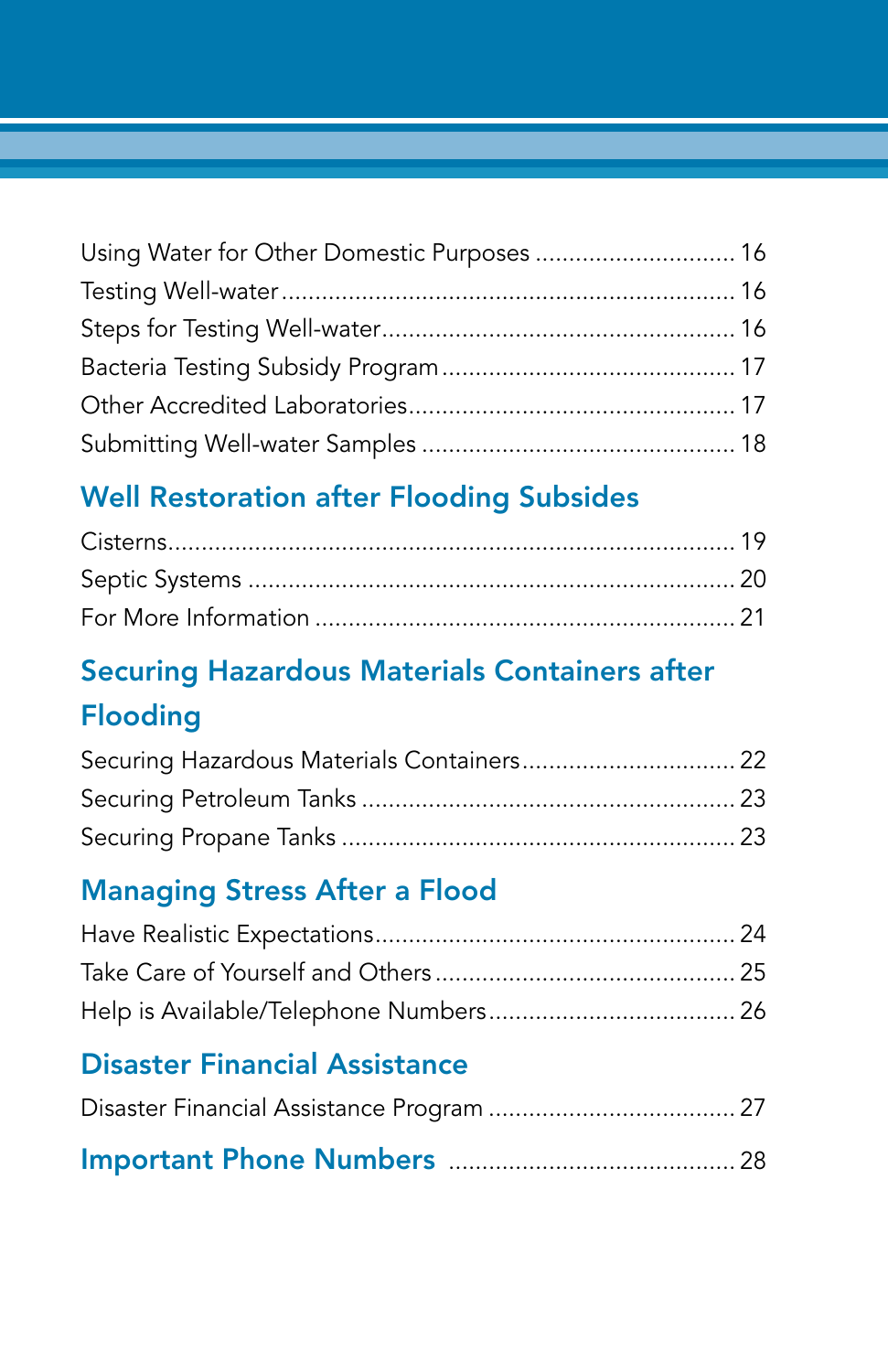#### <span id="page-4-0"></span>Do NOT return home until authorities say it is safe to do so.

*It's normal for you to be anxious to return home as soon as possible after a flood, but there are several steps that need to be followed before your home is safe to live in. This checklist will help you make sure your home is restored to a healthy, safe condition.* 

#### When You First Return Home after a Flood

- Return during daylight hours when it's easier to see problems and hazards.
- If the power was left on when you evacuated, do NOT enter the house until it has been inspected by an electrician.
- If you see a downed power line or smell gas, don't touch anything. Leave the area immediately and call Manitoba Hydro in Winnipeg at: 204-480-5900; or toll free 1-888-624-9376 (1-888-MB HYDRO).
- Before going into a flooded building, check to be sure the foundation, roof and other supports are safe. If you must force a door open, stand outside the doorway in case the ceiling gives way.
- Watch for buckled walls or floors or holes in floors or ceilings, etc.
- Avoid dangerous debris, such as broken glass and loose wiring.
- Don't touch the electrical panel or use any appliances, pressure or heating systems until an electrician can make sure they are safe. Authorities will let you know when power can be restored to your home.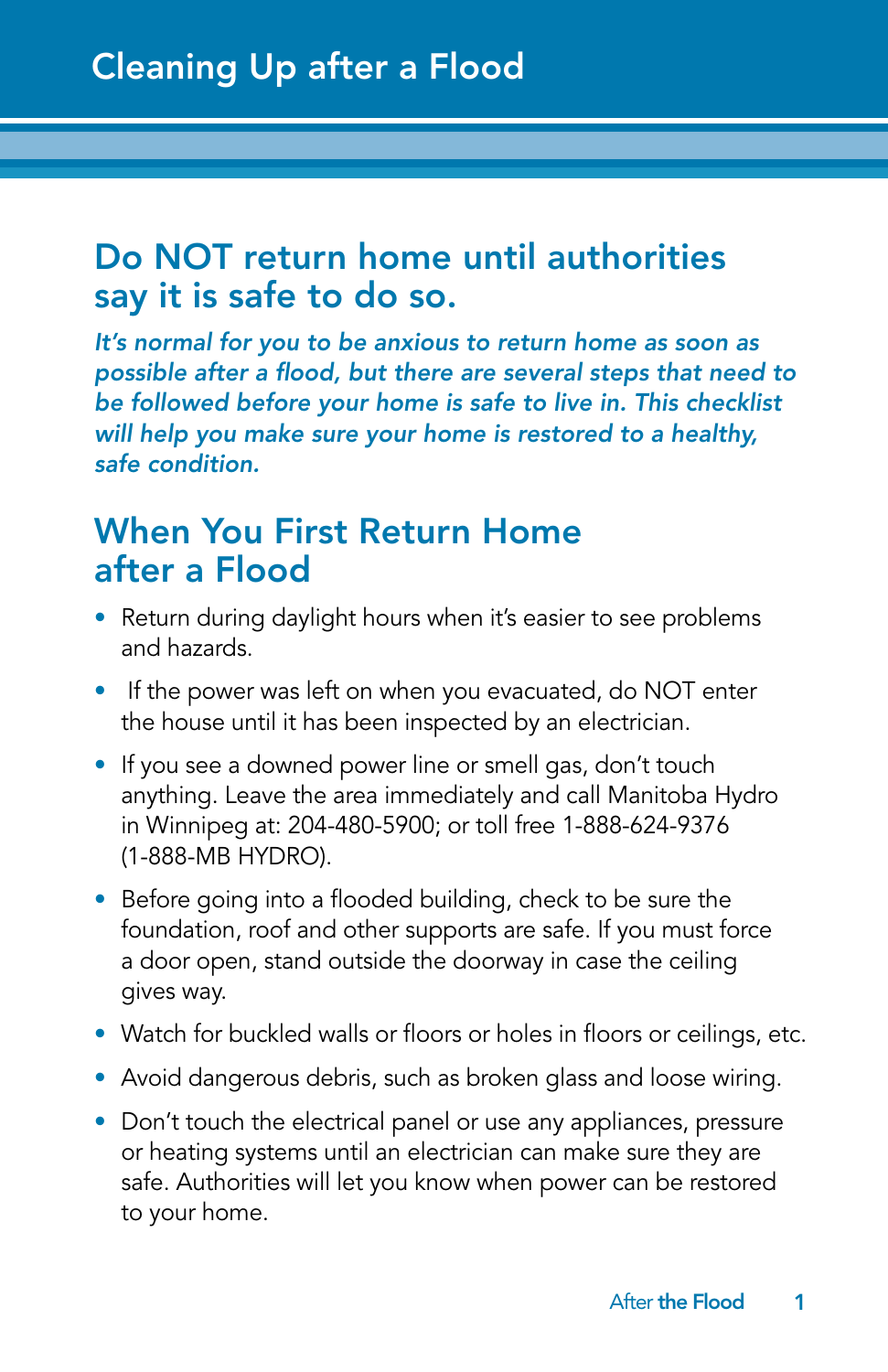- <span id="page-5-0"></span>• Use a flashlight (not an open flame) to check for damage inside.
- Household items damaged in the flood must be discarded according to local regulations.
- Your drinking water, sewage or septic system may be damaged. Check with your municipality if you have a municipal drinking water or sewage system. For details, see the Septic System section on page 19.

## Cleaning Needs

- rubber gloves, boots, protective eyewear or goggles
- shovels to clean up sludge and other debris
- pails, mops, sponges, rags
- plastic garbage bags
- big containers for wet clothes and washable bedding and a clotheslines to dry them
- unscented detergent and household cleaners (scented products may cause allergies or cling to food containers or other food preparation surfaces)
- a disinfectant, such as bleach, for items such as cooking utensils, food containers and toys.
- If your well was overtopped by floodwater, it may not be operational (see page 18). An alternate water source may be required for cleaning purposes.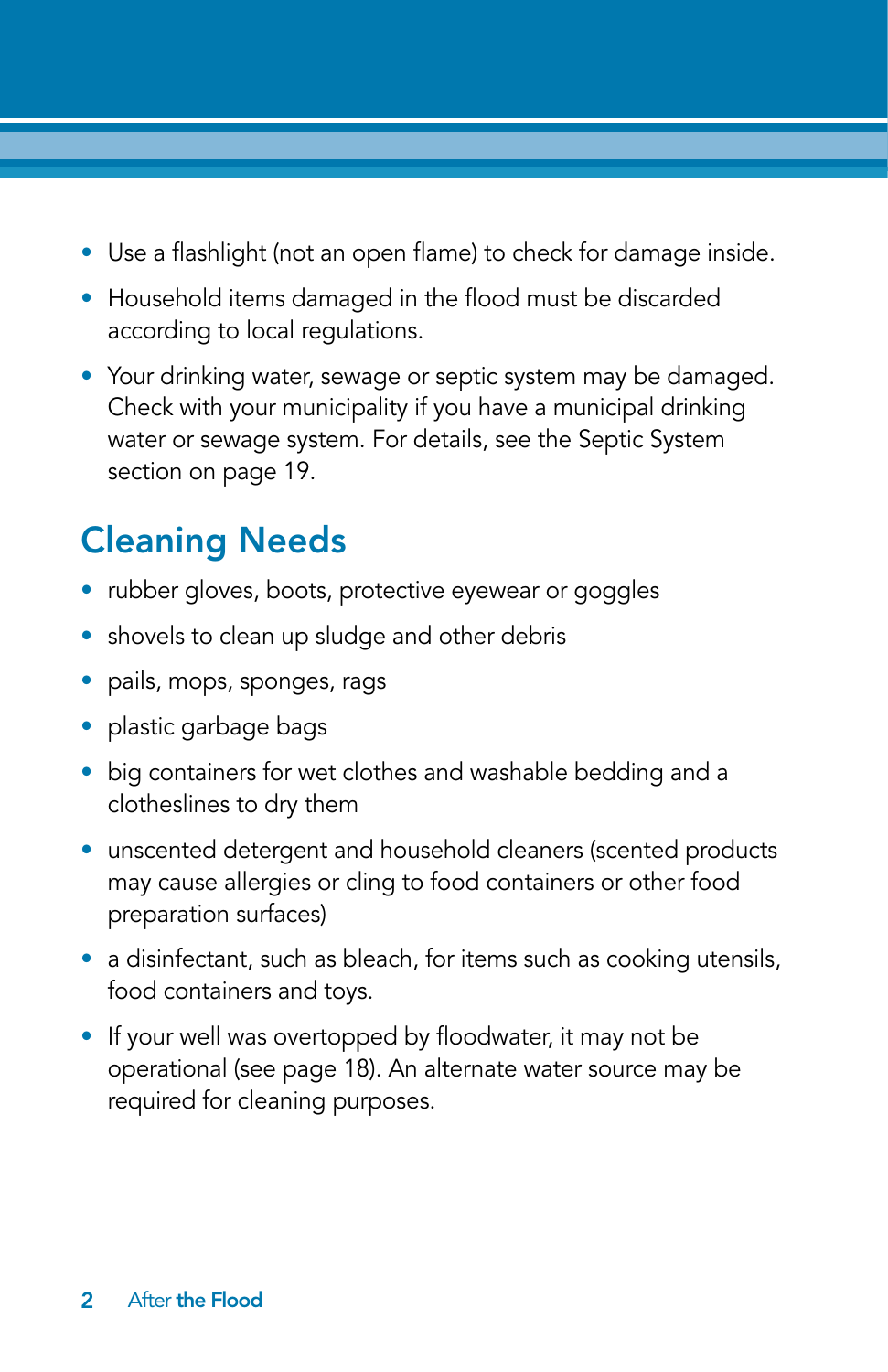#### <span id="page-6-0"></span>Other Clean-Up Equipment

- You may need extension cords, submersible pumps, wet/dry shop vacuums, carbon monoxide detectors, dehumidifiers, fans or heaters.
- Some generators and clean-up equipment can be rented, so check before you buy.
- If you're using gas-powered pumps, generators, pressure washers, etc., don't put them in enclosed areas and make sure you use a carbon monoxide detector, even in semi-closed areas.
- When using electrical equipment, ALWAYS keep the cords out of the water.
- If you're operating electrical equipment in wet areas, wear rubber boots.

## Hygiene/Safety

- Avoid direct contact with contaminated water and surfaces wear rubber gloves and boots.
- When working in cold standing water, wear insulated clothing and rubber boots, take frequent breaks to warm up and change into dry clothing as often as possible.
- Don't rub eyes, mouth, ears or nose with contaminated rubber gloves.
- Don't expose open sores or cuts to contaminated water or surfaces.
- Wash all exposed skin often with soap and water and bath or shower with soap and water at the end of the clean-up day.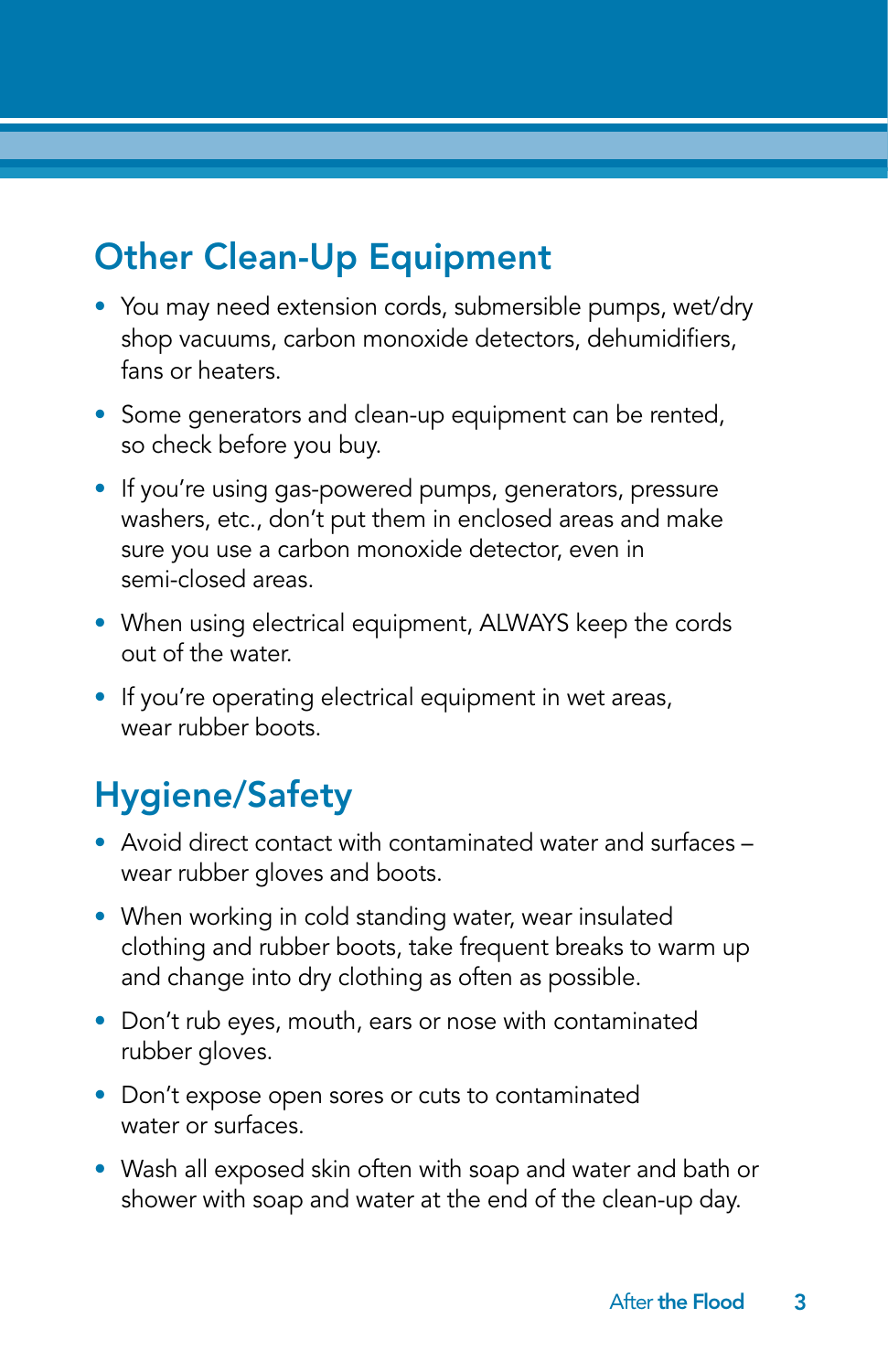- <span id="page-7-0"></span>• Change cleaning clothes daily and wash contaminated clothes separately.
- Thoroughly clean surfaces used for food (counter tops, storage shelves, etc.) and areas where children play.
- Ensure the area you are working in is adequately ventilated.

## Clean Up

- Get your house back in order as soon as possible, to protect your health and prevent further damage.
- Pace the clean-up activities and take frequent breaks.
- Think of clean up in stages:
	- Remove the water
	- Remove dirt and debris (ex: sludge left over from floodwater).
	- Throw out items that can't be cleaned.
	- Thoroughly dry out the building and its contents.
- Keep children away from contaminated areas during clean up.
- Avoid contact with floodwater or anything that may have gotten wet, unless you're wearing protective gear.
- Consult Manitoba Hydro or an electrician about using electrical equipment for drying, lighting or heating, including power generators – they could be fire hazards if they've been exposed to floodwater.
- Remove all wet, dirty materials and debris from the building and put them in a large disposable container outside the house.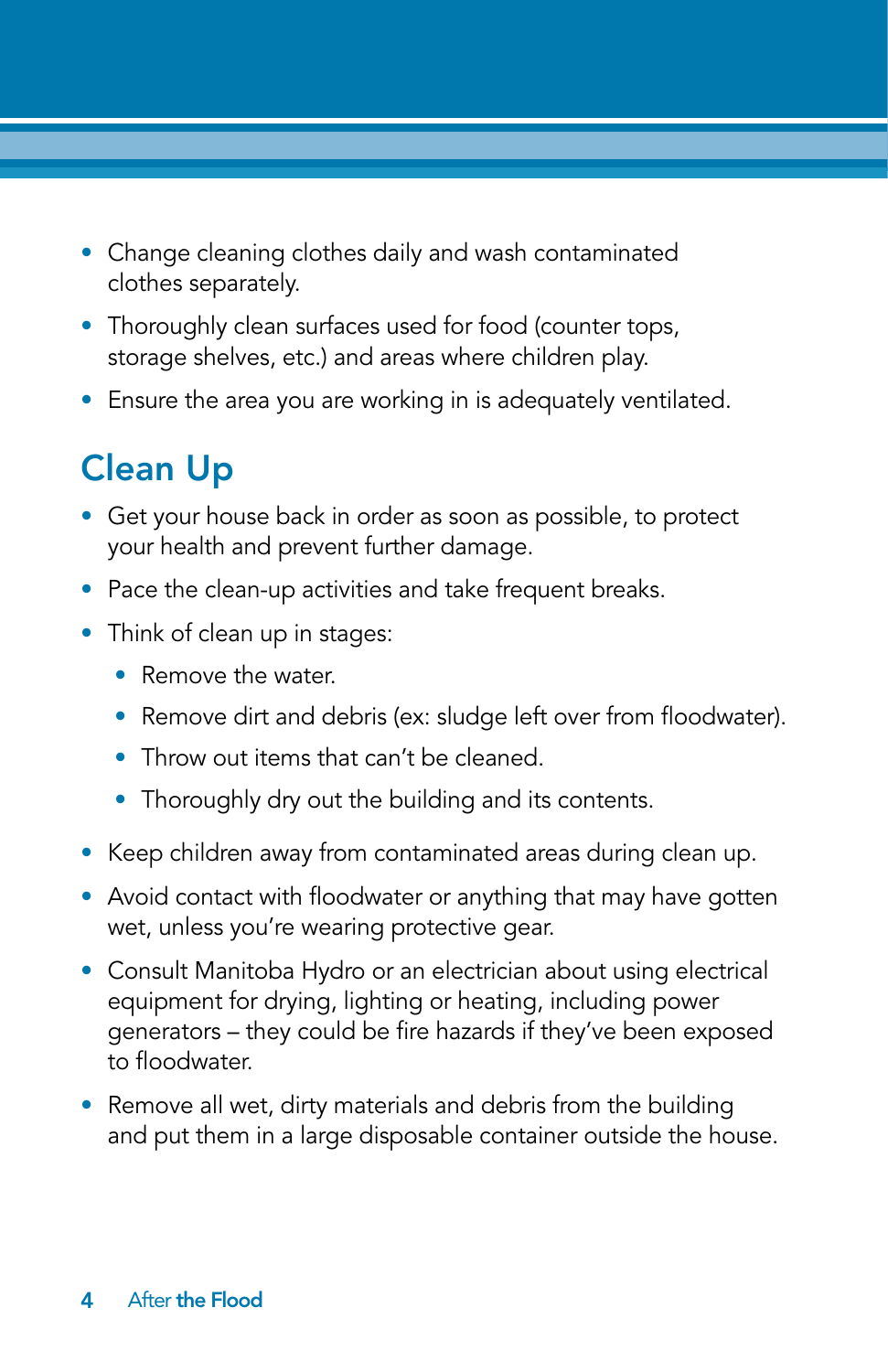<span id="page-8-0"></span>*Bleach is no longer recommended. Use an unscented dishwashing or all-purpose liquid detergent. Scented detergents can mask musty odours which may indicate a new or lingering moisture problems.* 

*DO NOT use bleach at the same time as other cleaners because the combination may cause toxic fumes.*

#### Removing Water

- Drain floodwater from your home in stages about one-third of it daily. If the ground is still saturated and the water is removed too quickly, walls or floors could give way.
- Use pumps or pails to remove standing water, then a wet/dry shop vacuum to soak up the rest.

#### Heating and Appliances

- Have an inspector, electrician or local authorities inspect your heating/air conditioning system and ducts to ensure they are safe to use.
- Flooded forced-air heating ducts and return ducts should be either cleaned thoroughly or replaced. Otherwise, they may spread mold spores into the air.
- After systems are inspected, keep your home cool (no more than 4°C (about 40°F) if possible) until all of the water is removed.
- If you use pumps or heaters powered by gasoline, kerosene or propane, install a carbon monoxide detector even in semienclosed spaces.
- Do NOT use flooded appliances, electrical outlets, switchboxes or fuse-breaker panels until an electrician or local authorities declare them safe.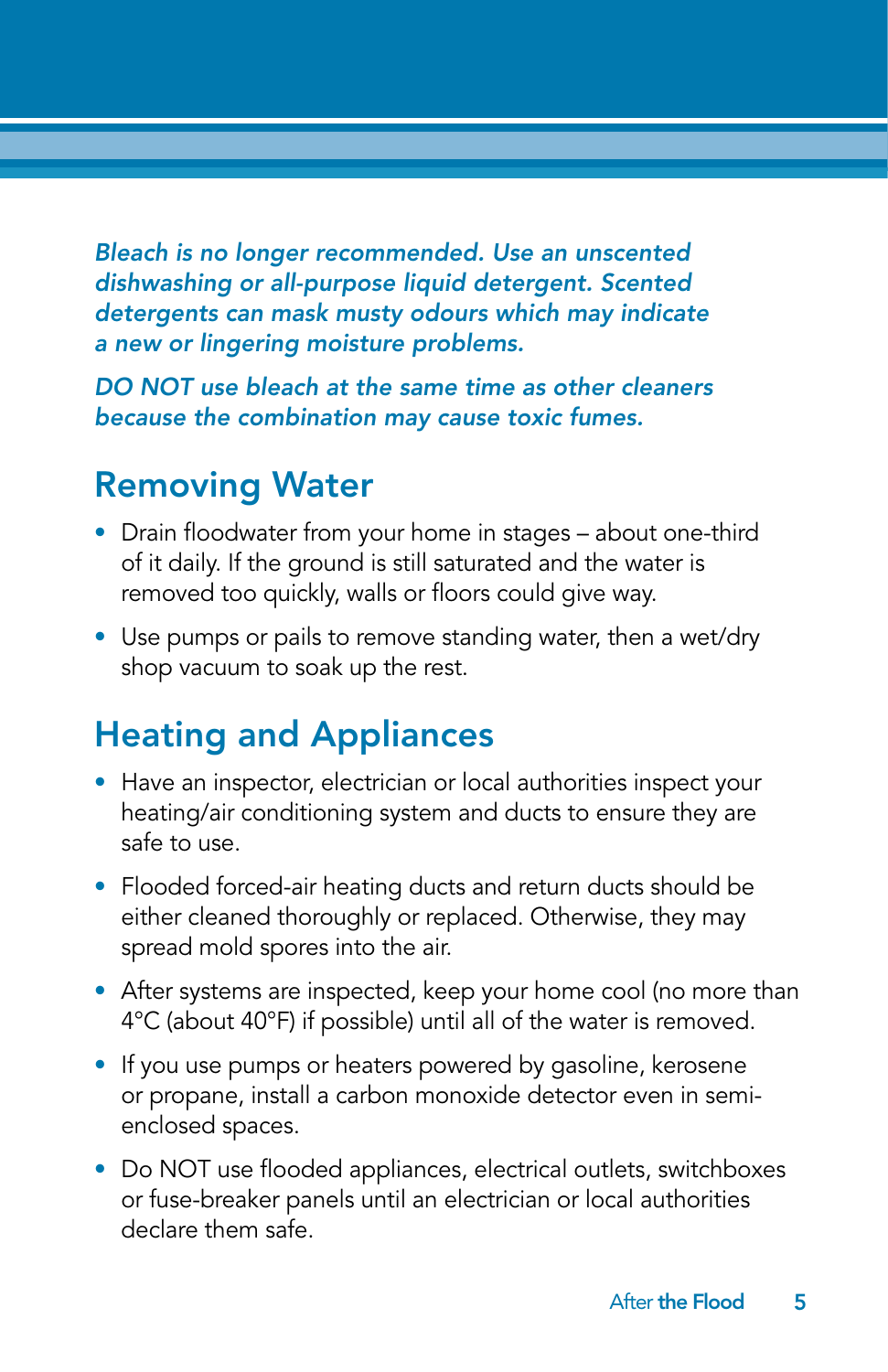- <span id="page-9-0"></span>• Follow recommendations made by local inspectors about parts or appliance replacement.
- Replace flood-affected filters and insulation inside furnaces, water heaters, refrigerators and freezers. It may be cheaper to replace the appliances.

#### Floor Drains

- Flush and clean floor drains and sump pumps with unscented detergent and water. Scrub them to remove greasy dirt.
- Clean or replace clogged drains or hire a professional to do it for you.

#### **Structures**

- Rinse and then clean all floors as soon as possible.
- Replace any flooring saturated by floodwater or sewage.
- Clean all interior wall and floor cavities with water and unscented detergent.
- Open walls and remove drywall, panelling and insulation up to at least 50 centimetres (20 inches) above the high-water line.
- Wash all surfaces with unscented detergent and rinse well.
- Air out or dehumidify the house until it is completely dry.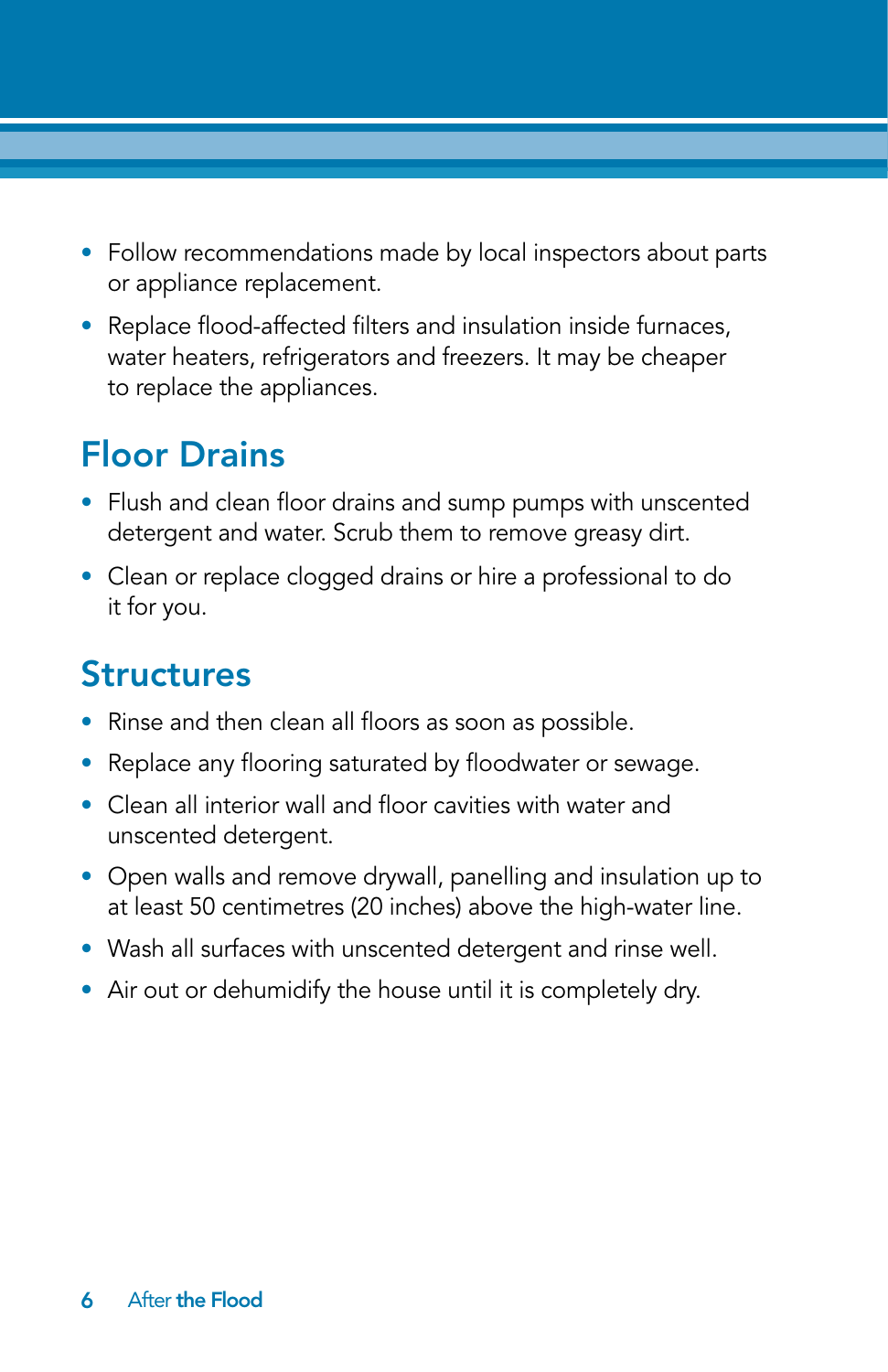#### <span id="page-10-0"></span>Carpets and Furniture

- Dry carpets during your first two days back at home, then clean them thoroughly. For large areas, hire a professional cleaner.
- If non-fabric furniture is only damp, let it dry and then brush the mud off.
- To test a material for dryness, tape clear food wrap to the item's surface. If the covered part turns darker than the surrounding material, it is still damp. Dry until this no longer happens.
- Hose off any dirt stuck to solid-wood furniture. Place furniture on blocks and run fans underneath it. Dry all wooden furniture by opening it up (drawers, doors) and airing it out.
- Throw out particleboard furniture, furniture cushions and coverings.

## Clothing and Bedding

- Soiled clothing, bed linens and washable blankets (acrylic, cotton) should be washed with laundry detergent and warm or hot water. Use two complete washing cycles.
- Mattresses, box springs, futons, quilts, comforters, duvets and pillows cannot be adequately sanitized and should be thrown out.
- Scrape or hose off heavy dirt from washable clothing and let it air dry outside if possible.
- Soak badly soiled items overnight in clean, cold water and detergent.
- Non-washable clothing should be air dried thoroughly and then professionally dry cleaned.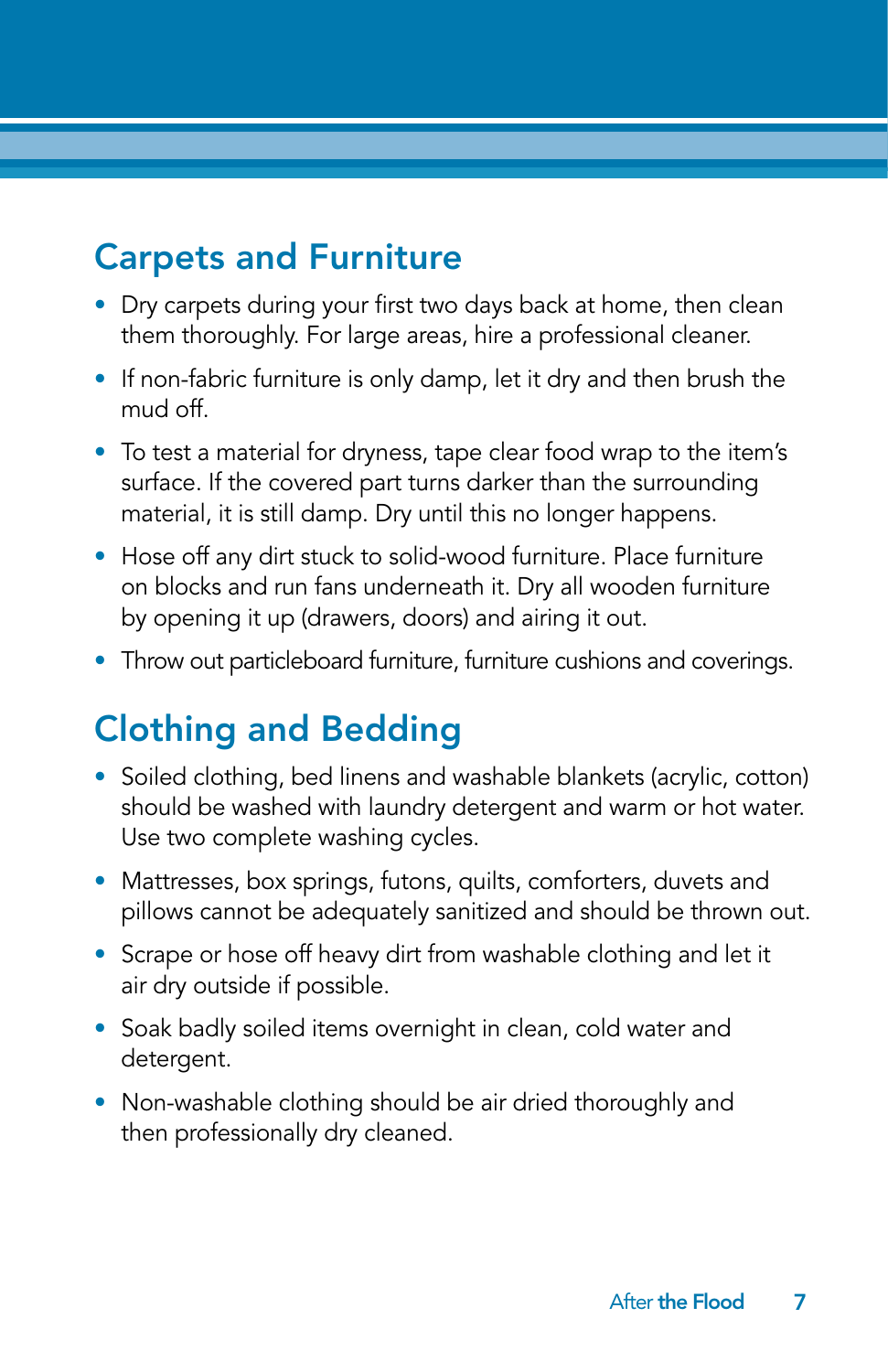#### <span id="page-11-0"></span>Toys, Cooking Utensils and Food Containers

Follow these procedures for items that may end up in someone's mouth or are used for preparing or cooking food:

- For pots, pans, cutlery, glasses, food storage containers, nonporous toys etc. wash thoroughly with soap and water (more than once if very dirty) and rinse. After washing and rinsing, everything (except for glasses) can be boiled for one minute and then air dried.
- Cracked, chipped or hard-to-clean kitchenware should be thrown out.
- Throw out stuffed toys because they cannot be easily cleaned.

#### Food and Medicine

- Undamaged canned goods which have been in contact with floodwater can be salvaged by removing the label and. Rinse with water, then air dry. After drying, the contents can be identified by marking the can with a felt pen.
- Food or beverage products with a screw cap, crimped-cap or similar containers cannot be safely salvaged and should be thrown out.
- Throw out all jars of home-canned goods and any damaged canned goods, even if they haven't been exposed to floodwater; bacteria and mold spores can be airborne.
- Get rid of any medicine, cosmetics and toiletries that have been exposed to floodwater.
- Throw out fresh food (meat, fruit, vegetables) or food in boxes, bottles or damaged cans that have been exposed to floodwater.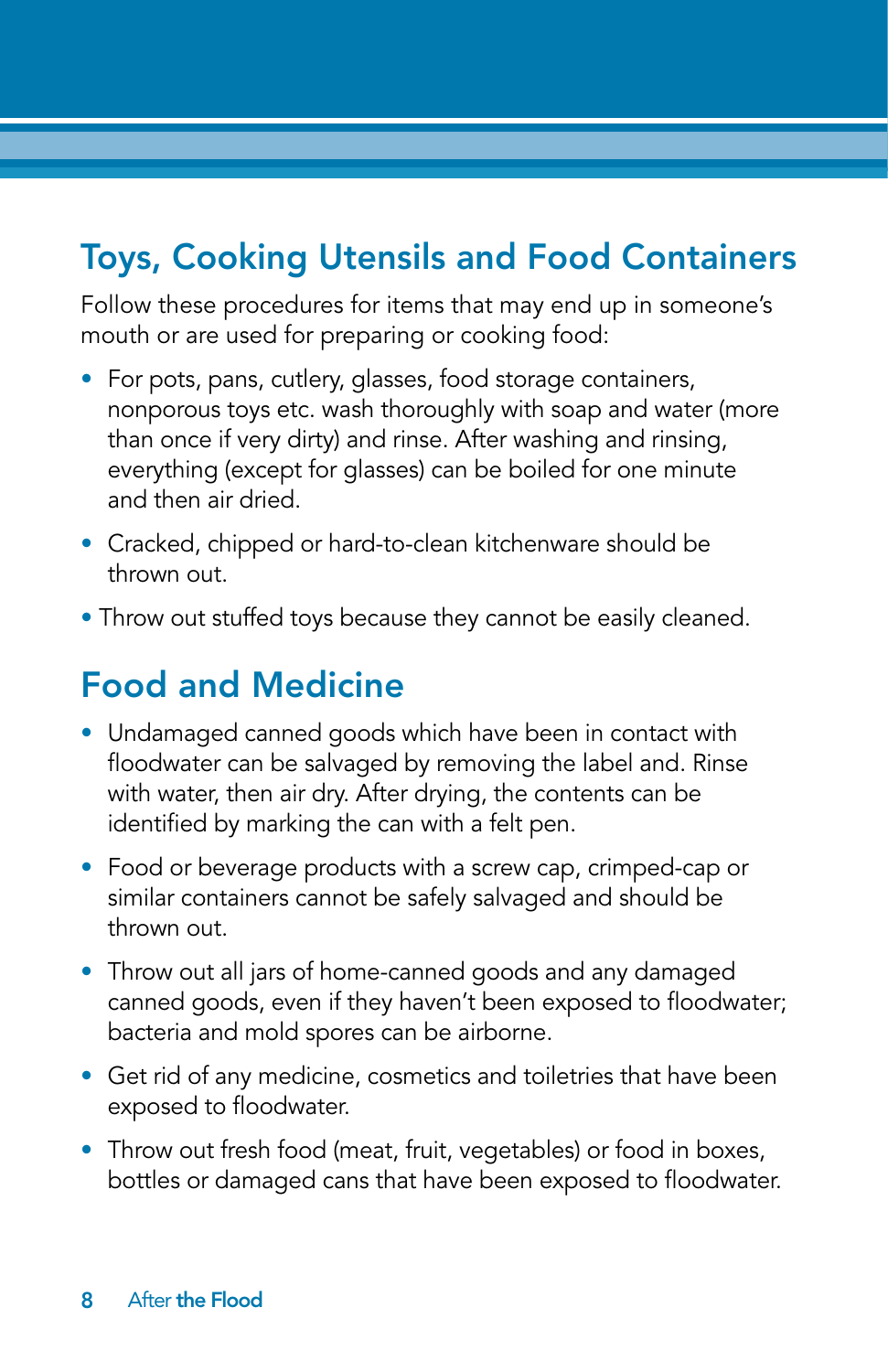## <span id="page-12-0"></span>Mold

Mold can cause health problems. *For details on handling mold, see the Protect Yourself from Mold section on page 11.*

## Yard Work

- Rubber boots and gloves are recommended for yard clean-up as well.
- Remove any debris in your yard.
- To remove animal feces, dead birds or animals, use a shovel or heavy-duty, leak-proof rubber gloves, or several layers of leakproof plastic bags. Carefully pick up the bird or animal with your protected hand or shovel, place in a leak-proof bag, tie the bag and place into another clean bag. Dispose of the bag with your usual household trash. Wash your gloved hands and then your bare hands as soon as possible.
- Contact local authorities if there are any larger animal carcasses.
- Do not use sand from sandbags for sandboxes or playgrounds.
- Contact your municipality for information about disposing of sandbags.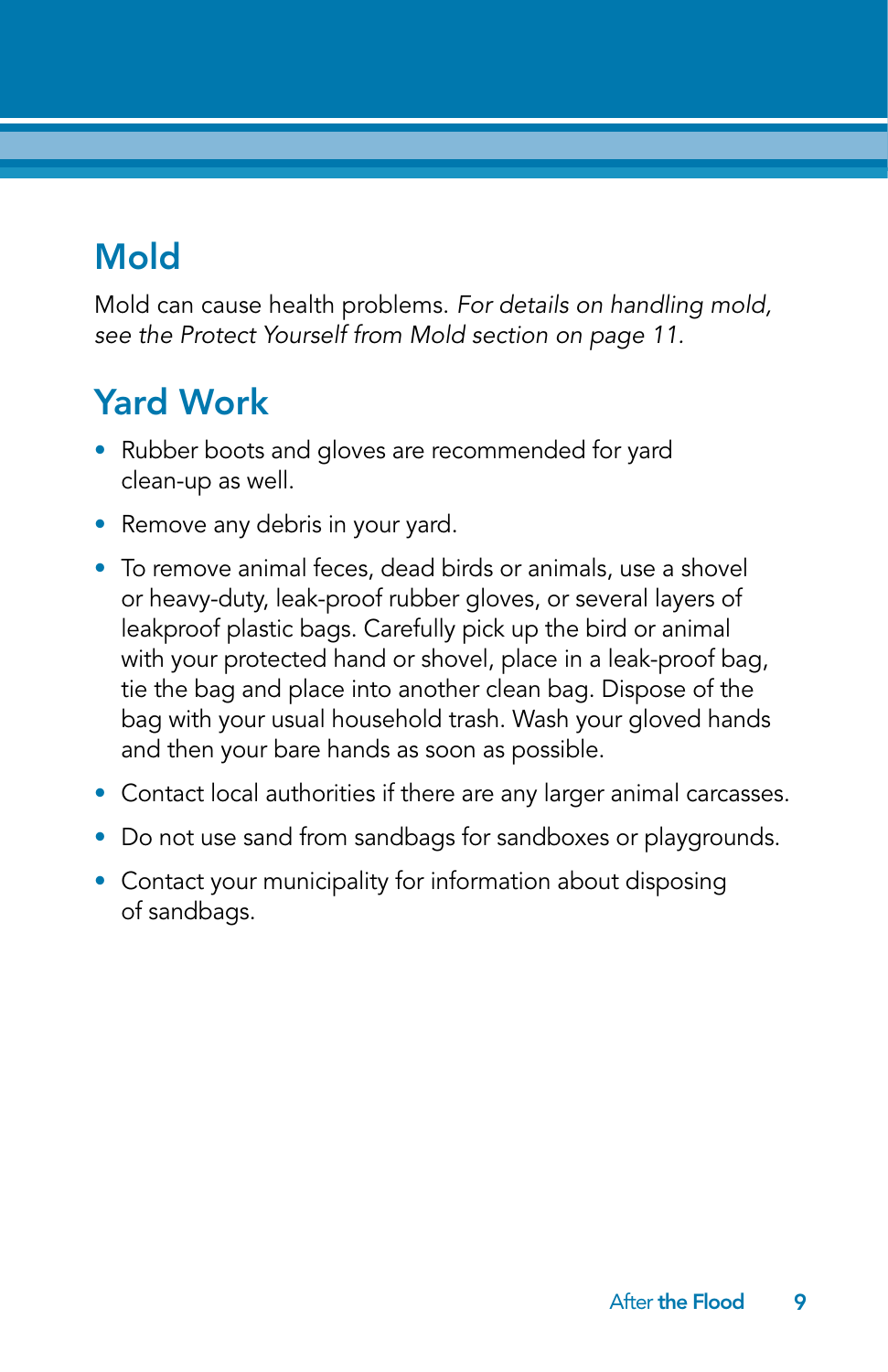#### <span id="page-13-0"></span>Keeping Records

- Make sure you hold onto receipts for all expenses connected to clean up.
- Store important papers in plastic bags in the freezer during clean up, because freezer doors are usually sealed and they're more likely to stay dry and are less likely to be contaminated by mold.
- Take pictures or video of flood damage in and around your home.
- Register the damage with your insurance agent and your municipal office staff immediately.

*Remember: Do NOT move back into your home until local authorities have given permission to do so.*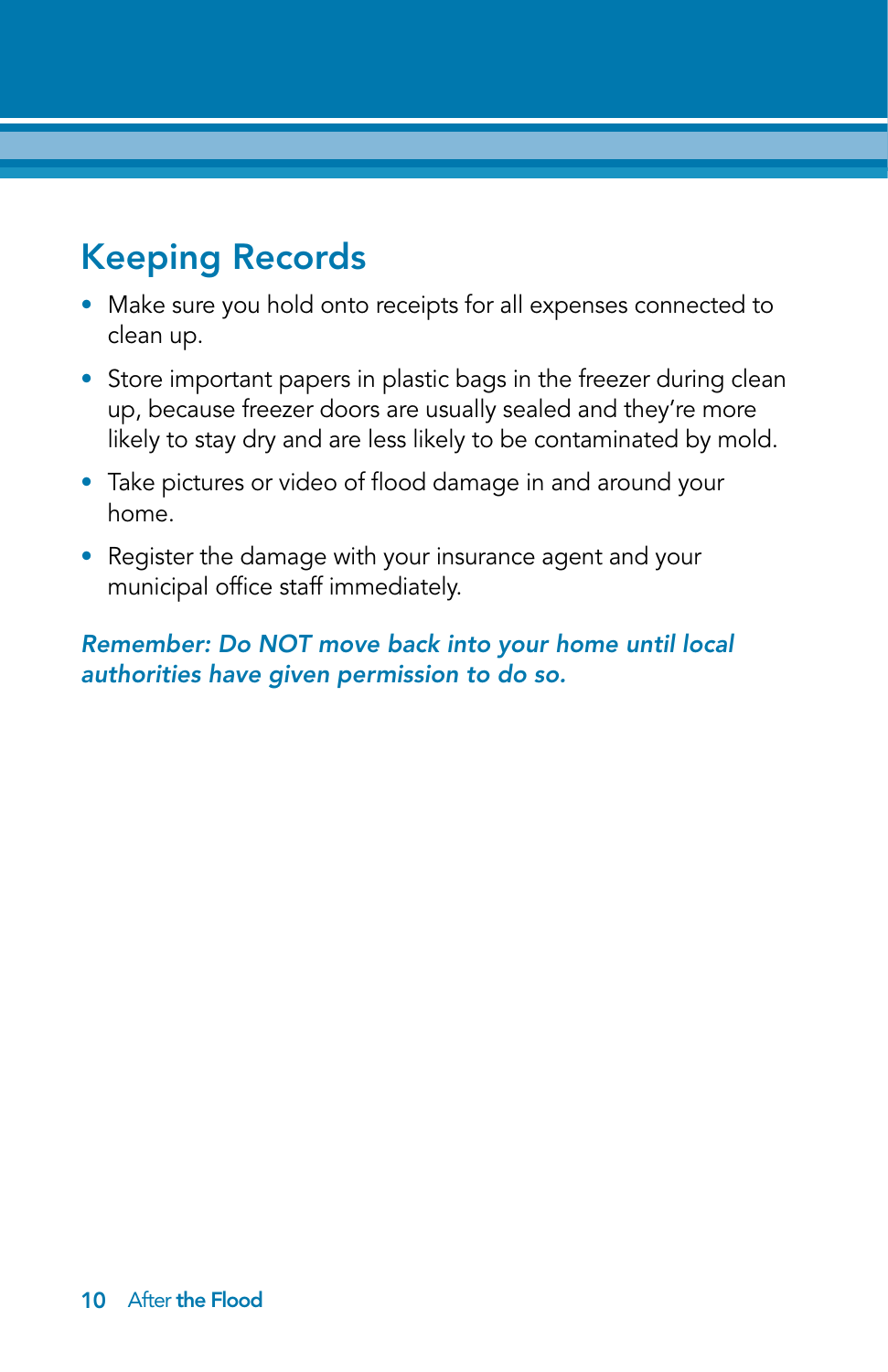<span id="page-14-0"></span>*After floods, excess moisture and standing water contribute to the growth of mold in homes and outbuildings. When returning home after a flood, mold may be present and could cause a health risk to you and your family. This checklist will help you recognize and protect yourself from mold after a flood.*

#### Recognizing Mold

#### Sight

- Mold can appear as discolouration on walls or ceilings.
- Mold often appears as fuzzy black or green surface growth, but there are hundreds of species and many other colours.
- Mold will grow on almost any organic material, including wood, paper and fabric. It only takes 48 hours for mold to appear on damp materials.

#### Smell

• Mold can be detected by a bad smell. The odour is often musty, earthy or foul.

#### Possible Health Effects

Most people will not have any health effects. People who are sensitive to mold may experience:

- stuffy nose, irritated eyes, wheezing or skin irritation
- increased asthma symptoms or difficulty breathing
- mold infections in the lungs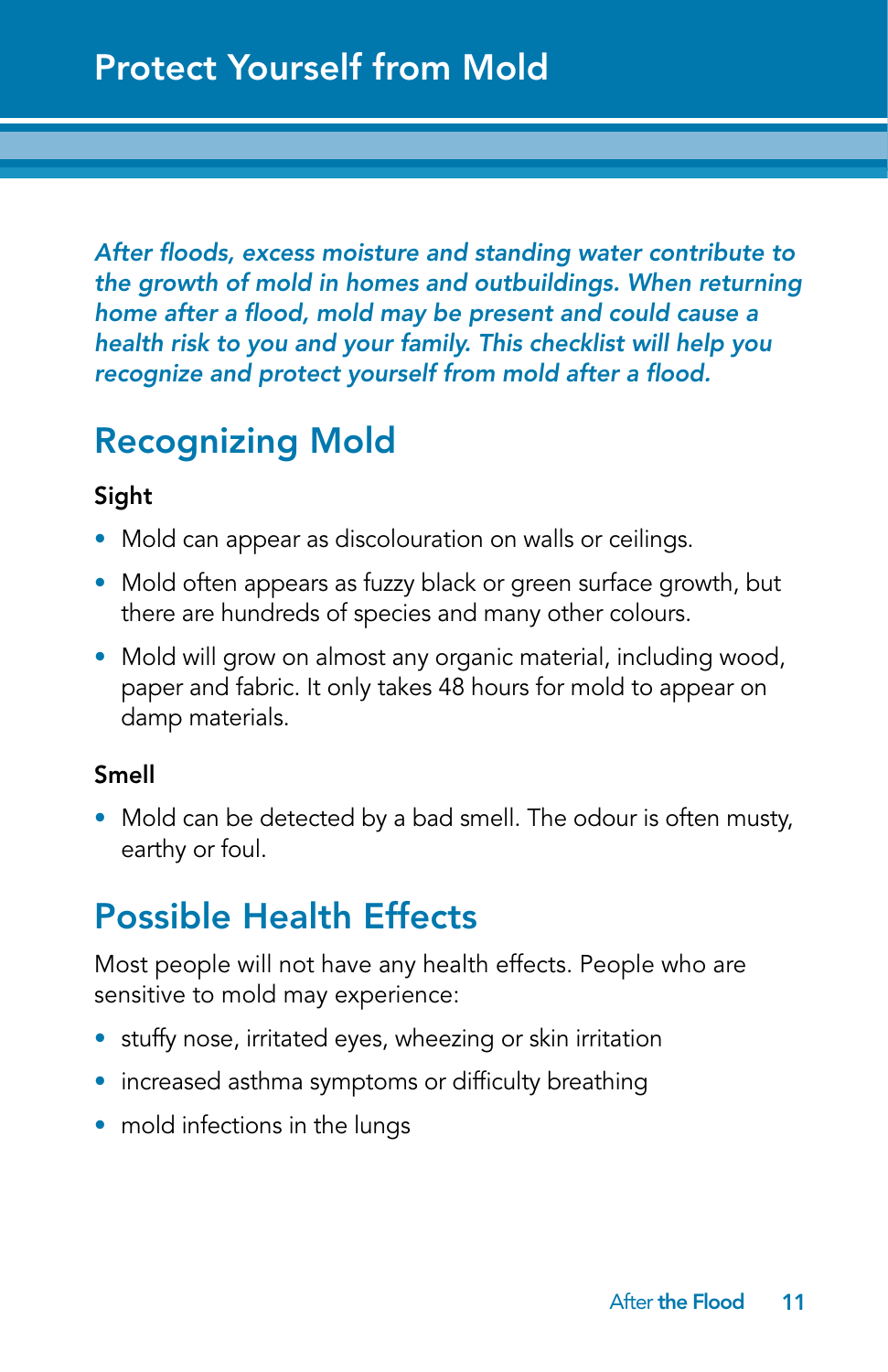#### <span id="page-15-0"></span>People at Greatest Risk

Those at greatest risk from mold include:

- people with allergies, asthma or other breathing conditions
- people with weak immune systems (such as people with HIV, cancer patients receiving chemotherapy or people who have received an organ transplant)
- pregnant women
- young children
- the elderly

*NOTE: If you or family members experience health problems after exposure to mold, contact your doctor or other health care provider.*

## Cleaning Up Mold

Controlling moisture in your home is the most critical factor for preventing growth. Act quickly to dry out the building and remove damp materials that support mold growth.

- Only clean mold yourself if the size of the mold patch is less than 2.8 square meters (30 square feet). If the mold patch is any larger, or if your heating, ventilation and air conditioning system are affected by mold, hire a professional.
- People who are at greatest risk from mold should leave affected buildings until clean up is complete.
- Wear a disposable respirator, disposable gloves and safety glasses. An N95 mask is considered a disposable respirator and is available at hardware stores. It should fit tightly to your face, and cover your nose and mouth. Surgical or dust masks do not provide enough protection.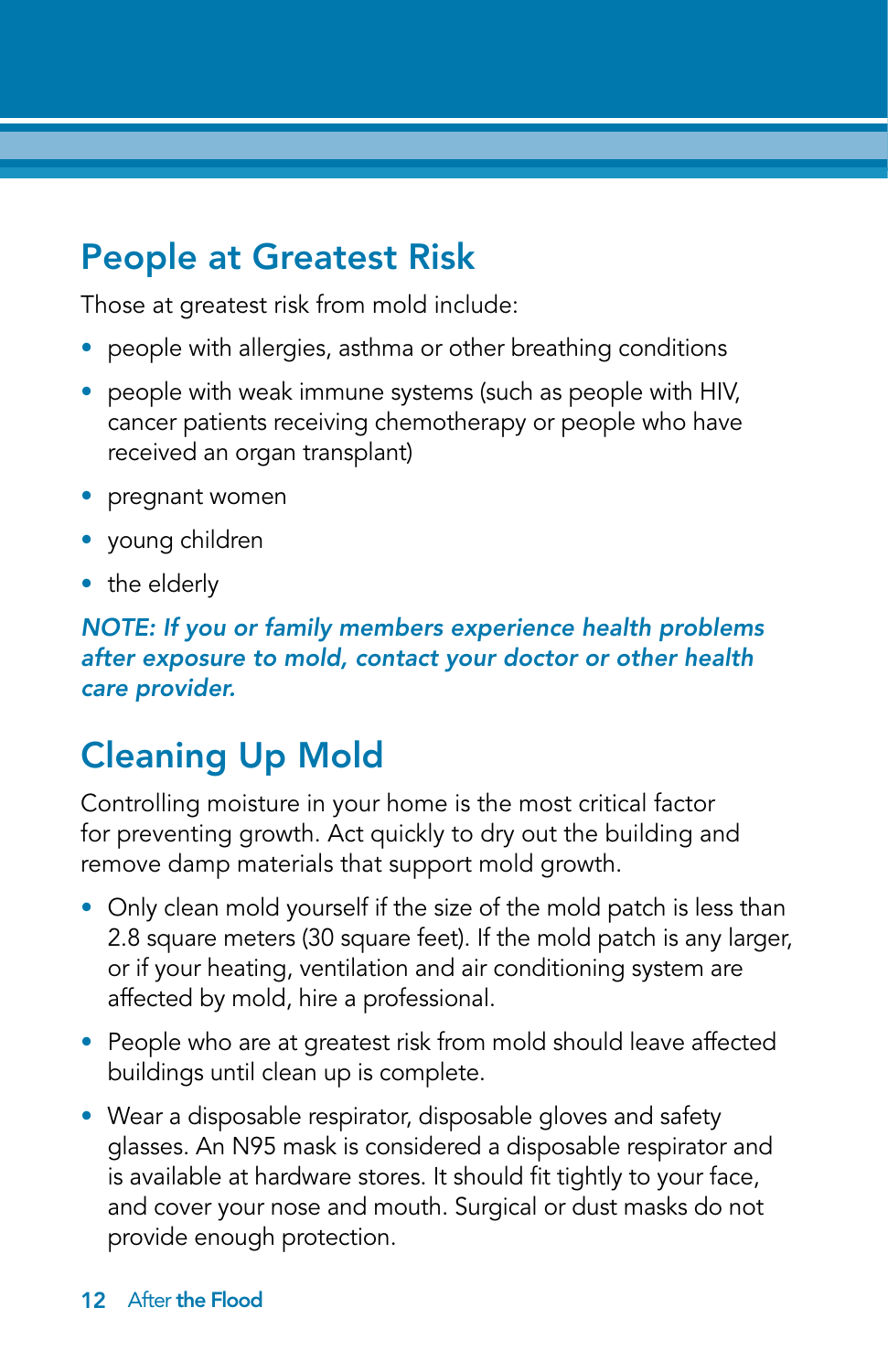- Mist the moldy surface lightly with rubbing alcohol before cleaning, to prevent mold from getting into the air during cleaning.
- Remove all porous items that have been wet for more than 48 hours and cannot be thoroughly cleaned and dried. Porous materials such as drywall, wallpaper, insulation, ceiling tiles, fabric or carpet should be thrown out and replaced.
- Remove soaked drywall and other wall material, such as insulation, up to a point where it is no longer wet – at least 50 centimetres (20 inches) above the high-water line.
- Leave walls open until the wood and building materials are completely dry, which can take up to several weeks. Superficial cleaning of wall materials such as drywall may be safe if you had a very brief flood in your basement and it was only a few inches deep.
- Non-porous materials such as metal, glass, hard plastic and semi-porous materials such as wood and concrete can be cleaned and reused if they are structurally sound. To remove mold from hard surfaces, use laundry or dish detergent and water. Use a stiff brush on rough surface materials such as concrete.
- Throw away severely affected items and repair or replace damaged structures.
- Cleaned areas should be dry and free of any visible contamination when the work is complete.
- Wash all clothing thoroughly with hot water and detergent and dry it quickly. This includes clothes worn when cleaning a mold-contaminated area.
- If it's dry enough, temporarily store items outside of the home until insurance claims can be filed.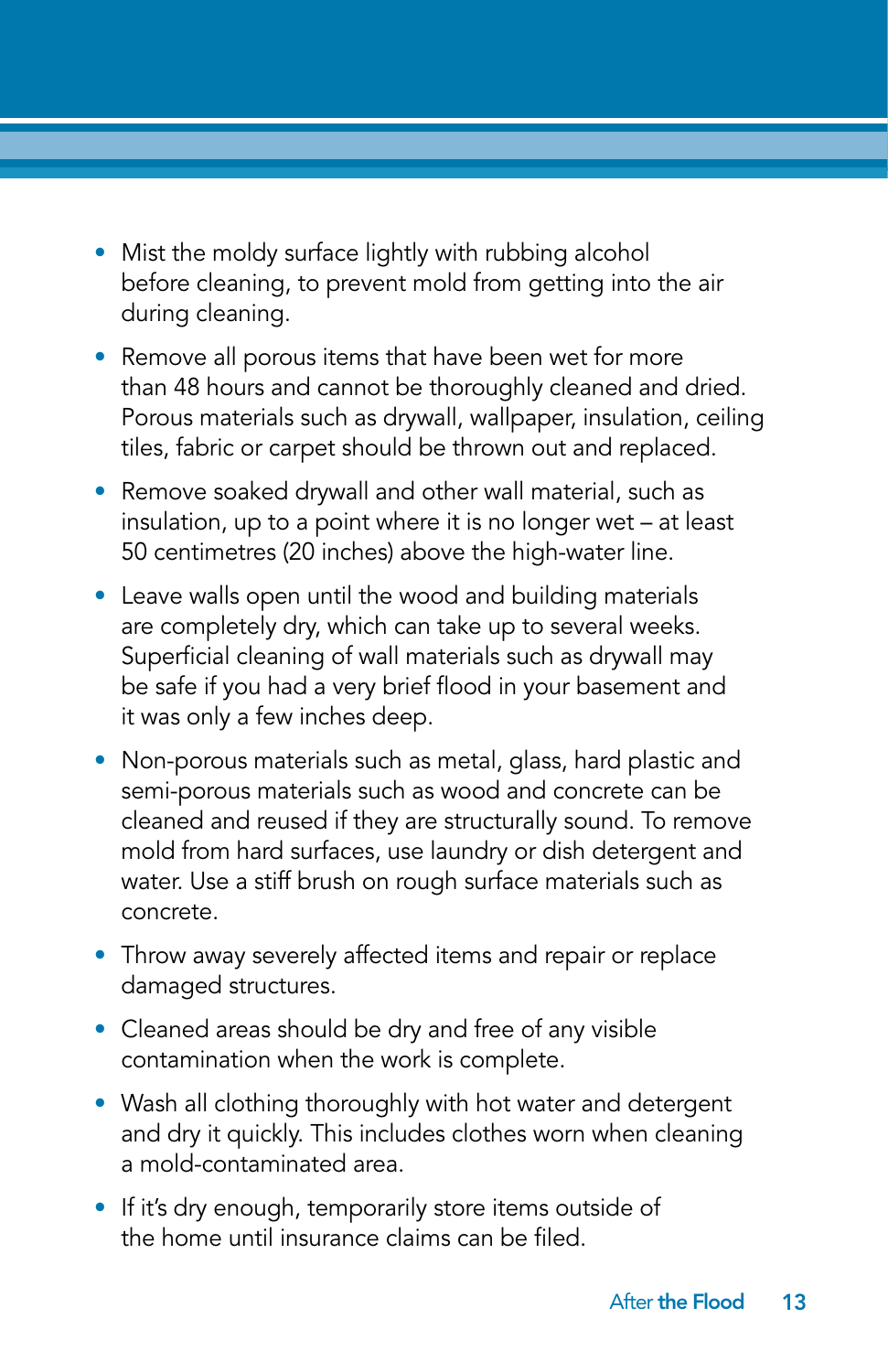#### <span id="page-17-0"></span>Clean-Up Precautions

- *Don't mix bleach with other chemicals cleaners or disinfectants because it may cause toxic fumes.*
- If using other chemical disinfectants, such as TSP, follow the instructions on the package.
- Vacuuming may increase the spread of mold and spores by making them go into the air. Central vacuums that have an exhaust flow to the outside, or those equipped with high efficiency particulate air filters (HEPA) will minimize this exposure.
- No special requirements are necessary for throwing out moldy materials, although they should be sealed in plastic bags if possible.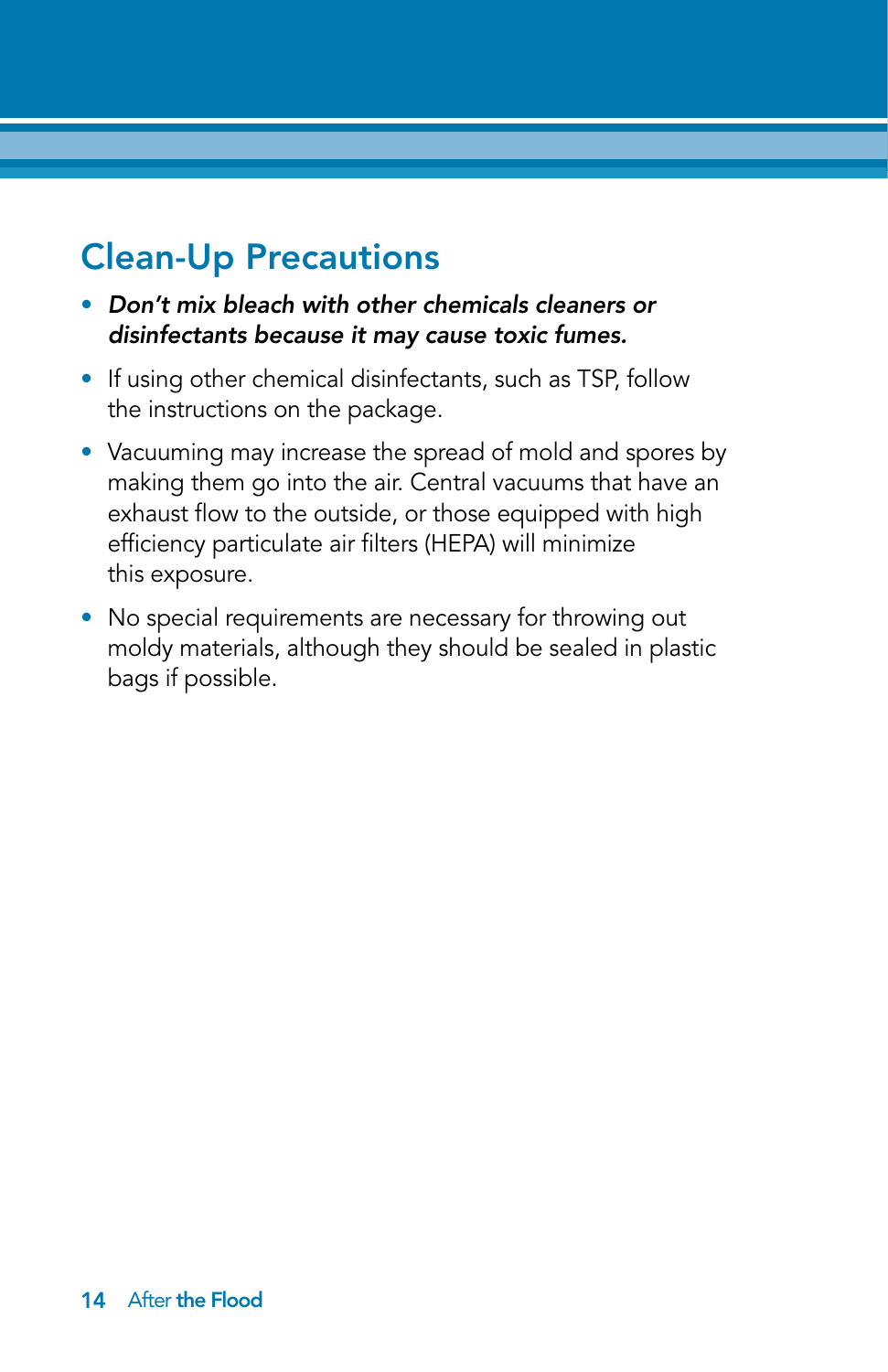<span id="page-18-0"></span>During a flood, there is an increased risk that drinking water wells may become contaminated with bacteria and/or any other contaminants that may be present in the flood water. Any wellwater system, deep or shallow, can become contaminated in a flood.

#### Risk Factors for Well-water

Well-water is at increased risk for contamination when:

- wells or aquifers are shallow and/or the overlying soils are permeable (ex: sand or gravel)
- wells are located in pits or depressions where water can pool
- wells have rusted, cracked or unsealed casings that do not extend at least 30 centimeters (11.8 inches) above ground
- wells are near septic tanks or fields, barns, feed lots or other potential sources of contamination
- wells are near unsealed abandoned wells, sink holes, quarries or other potential groundwater contamination pathways
- wells close to yours are flooded and may be contaminated

#### When Boiling is Necessary

If any of the above risk factors pertain to your well and your property is experiencing flooding, or if you notice a change in the colour, clarity, taste or odour of your well-water; then tap water used for drinking or for preparing food should be brought to a rolling boil for one minute. Once boiled, the water is safe to be used for:

- drinking
- making infant formula and juices
- cooking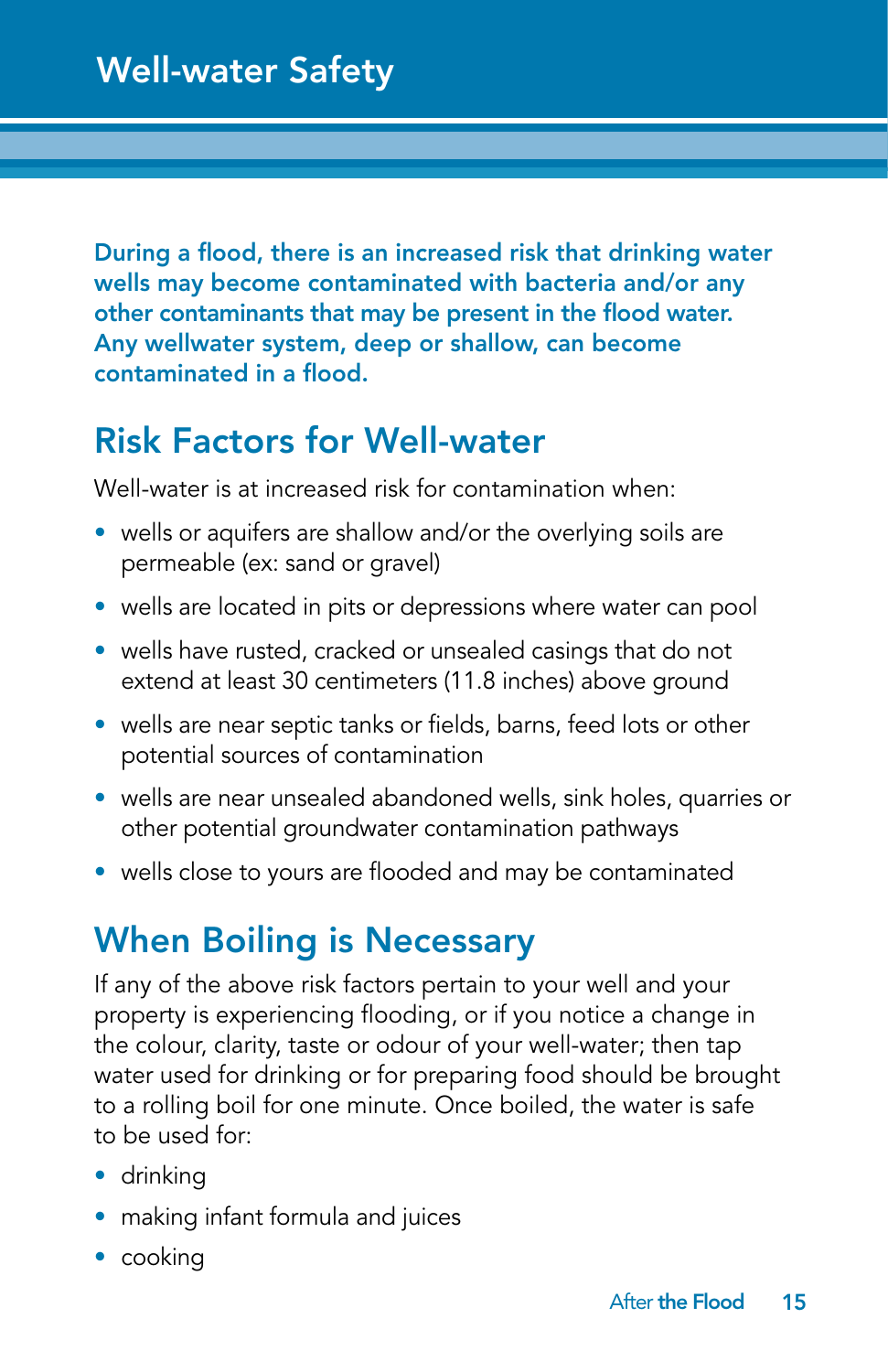- <span id="page-19-0"></span>• making ice
- washing fruits and vegetables
- brushing teeth

An alternative to boiling water is to use water from a known safe source such as bottled water.

## Using Water for Other Domestic Purposes

Tap water from flood-affected wells can be used for laundry, bathing and washing dishes.

Adults, teenagers and older children can use the water to shower but should avoid swallowing it. Toddlers and infants should be sponge-bathed to ensure they don't swallow any water.

#### Testing Well-water

Once flood conditions have subsided your well-water should be tested for bacterial contamination by an accredited laboratory. You should continue to boil your water or use bottled water until testing confirms the water is safe for drinking or food preparation.

#### Steps for Testing Well-water

- Home owners are responsible for collecting their own wellwater samples. Please see Manitoba's Well Water Fact Sheet #2 'How to Test Well Water for Bacteria'.
- Sample bottles, a sample submission form and instructions for sampling are available from most rural municipal offices, Manitoba Conservation and Water Stewardship offices, or directly from the laboratory.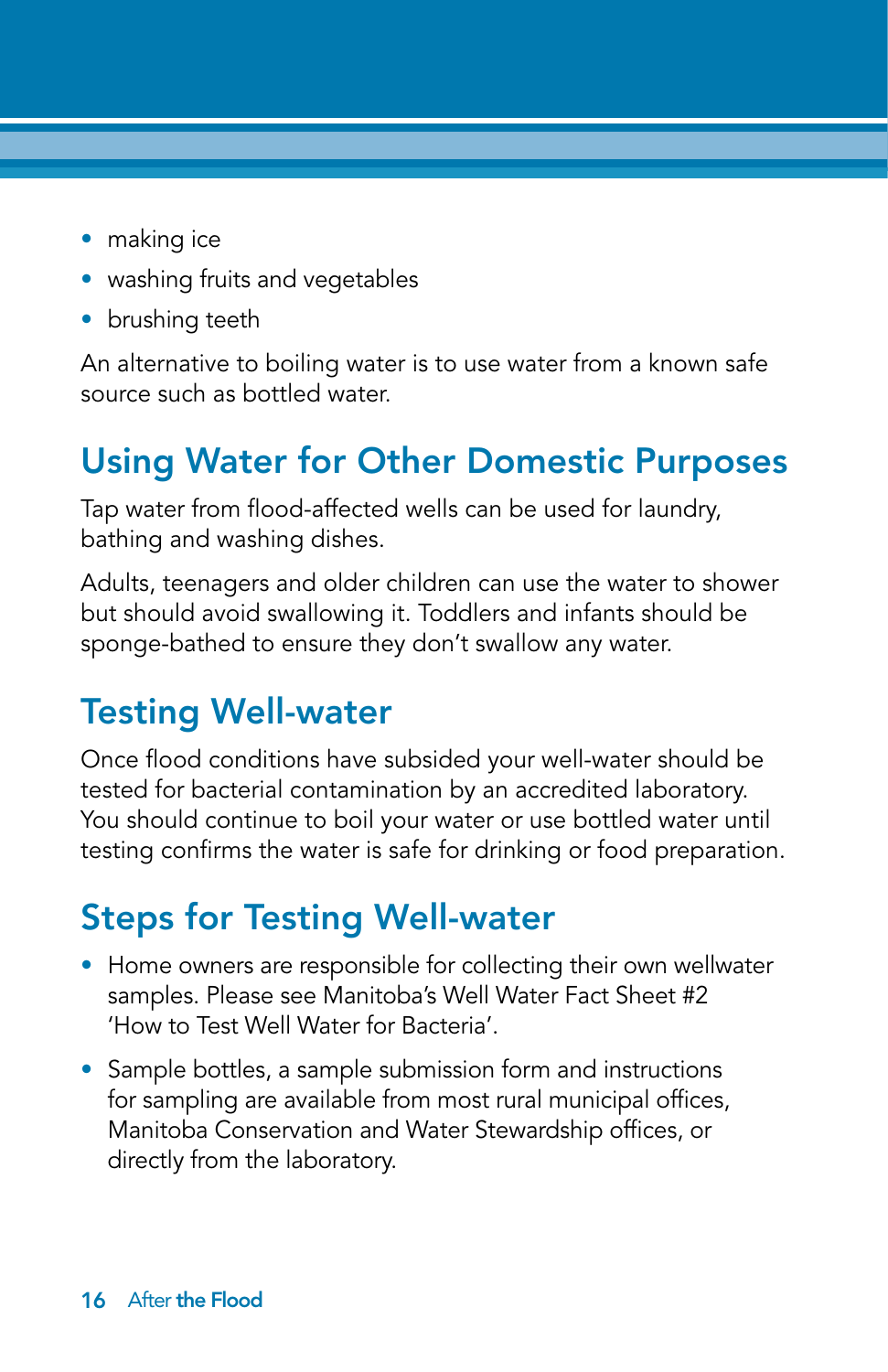<span id="page-20-0"></span>• It is very important to follow the sampling instructions provided by the laboratory and ensure that the sample submission form includes accurate contact information and well location information (ex: legal land description).

#### Bacteria Testing Subsidy Program

The Province of Manitoba offers private water system owners a once-a-year subsidy for bacteriological (total coliform and E. coli) analysis of their drinking water through Horizon Lab. If the first sample result indicates that bacteria are present in the water, homeowners will receive a coupon from the lab for one resample free of charge.

The total price to homeowners for the once-a-year subsidized sample is \$19.16 (tax included).

#### Horizon Laboratory Ltd.

4055 Portage Avenue Winnipeg, MB R3K 2E8 Phone: 204-488-2035

#### Other Accredited Laboratories

Two other laboratories in Manitoba are accredited to do bacteriological testing of water and offer this service to private well owners.

The Province doesn't subsidize testing at these laboratories and private well owners are encouraged to contact the laboratory directly for pricing.

#### ALS Canada Ltd.

1329 Niakwa Rd East, Unit 12 Winnipeg MB R2J 3T4 Phone: 204-255-9720 Toll Free: 1-800-607-7555

#### Maxxam Analytics

Unit D, 675 Berry Street Winnipeg MB R3H 1A7 Phone: 204-772-7276 Toll Free: 1-866-800-6208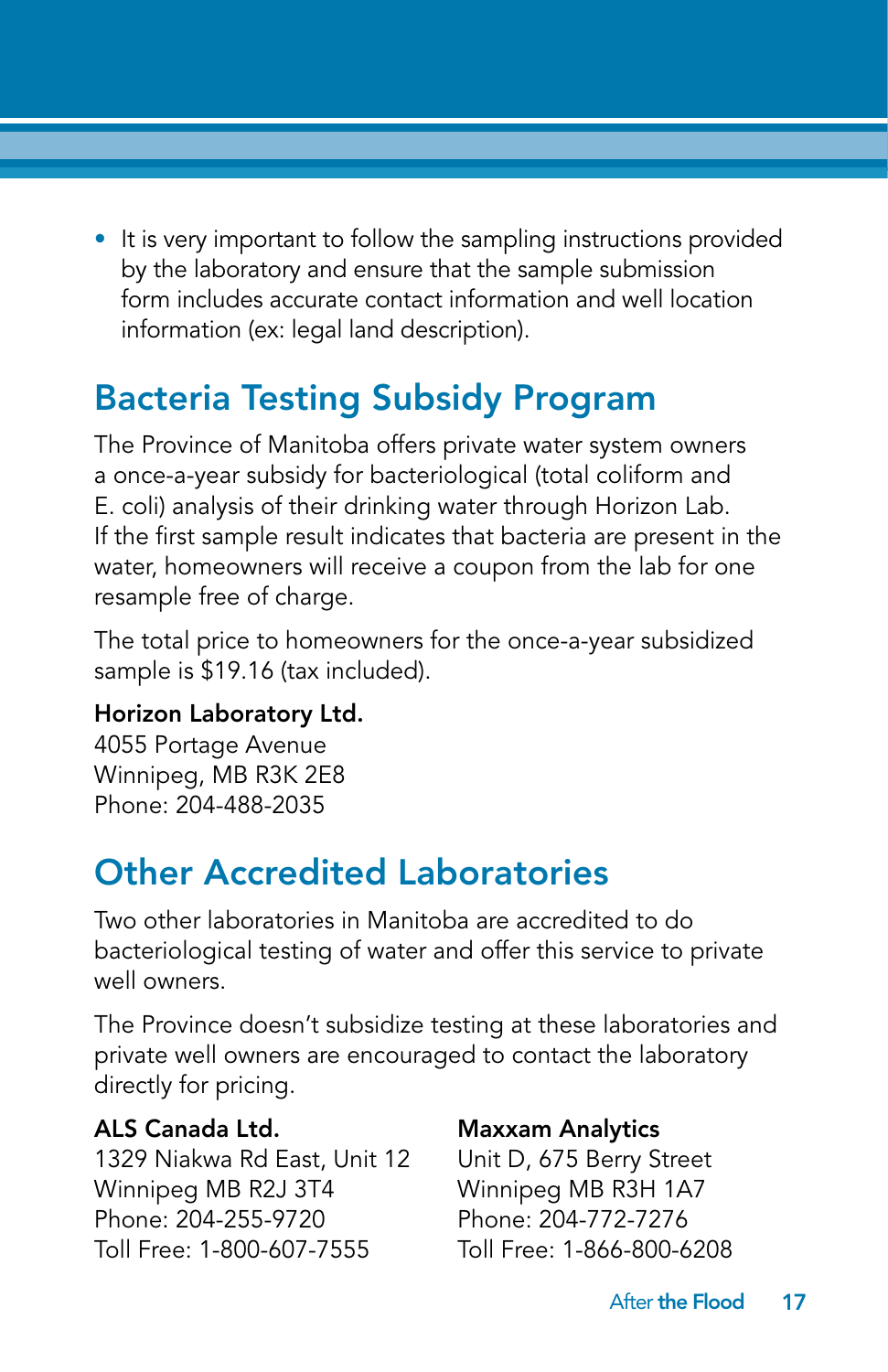#### <span id="page-21-0"></span>Submitting Well-water Samples

Sample bottles need to be dropped off at the laboratory within 24 hours of collection. Water samples must remain sealed and kept cool. Samples that get too warm, freeze, or sit too long will give incorrect results.

#### Receiving water samples results

Once testing is completed, the results for your well-water sample will be forwarded to you by the laboratory along with follow-up instructions if the well showed signs of contamination. If you do not receive the results within two weeks of submission you should follow up with the laboratory.

If there is an immediate concern about the safety of your water (total coliform >10 and/or E.coli present), the laboratory, or a drinking water officer will try to establish live voice communication with you within a few days following sample submission to provide you with directions on water use.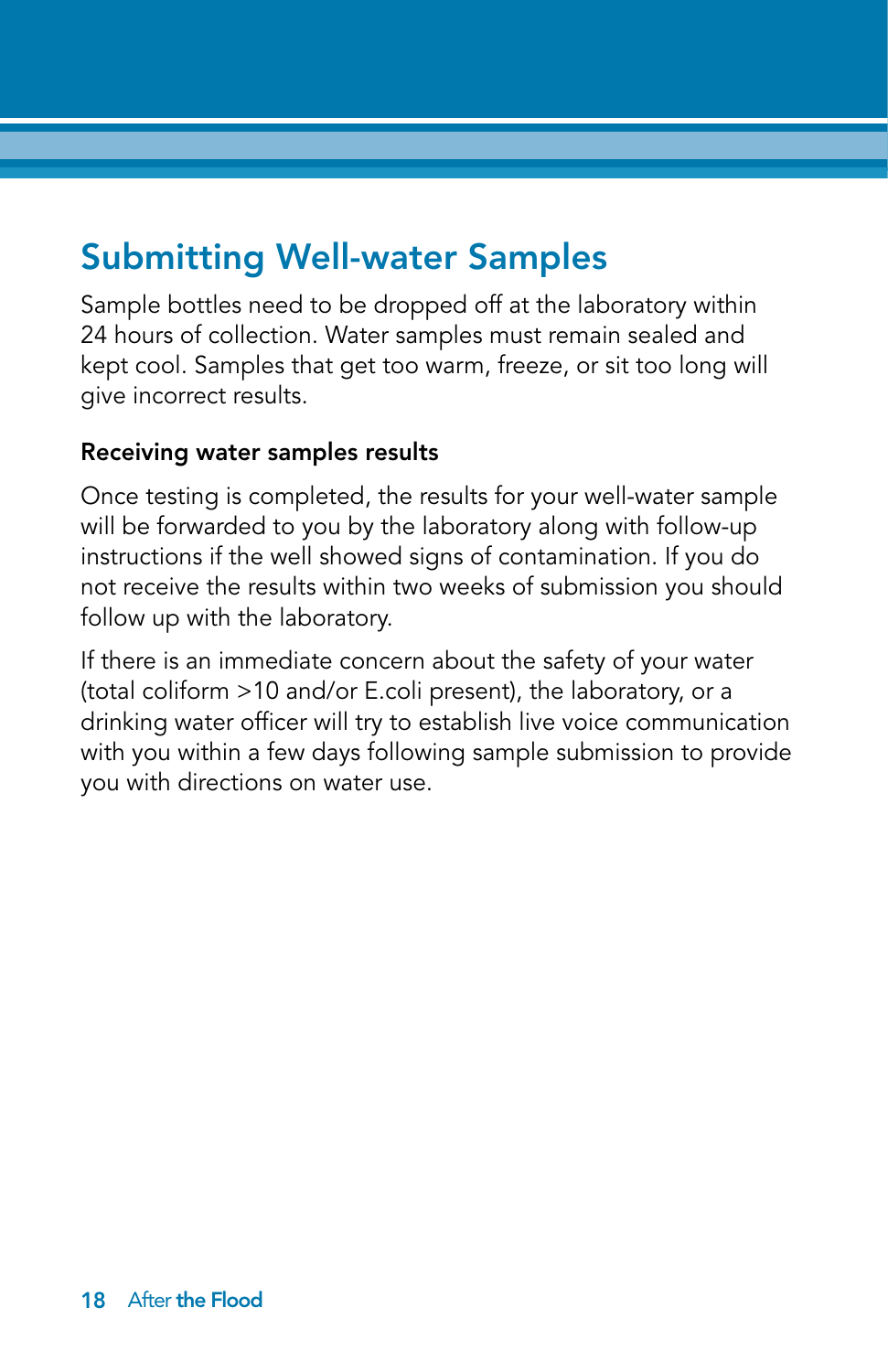#### <span id="page-22-0"></span>*NOTE: This section applies to wells that have been overtopped, completely submerged or have suffered structural damage and have major contamination.*

• Extensive well restoration may be needed if your well has been structurally damaged, completely submerged, overtopped or if you've seen flood water draining into your well. Floodwater and sediment can damage pumps and their electrical components. All assessments, repairs and replacements should be done by qualified professionals. It may not be safe to turn on your pump until your well is cleaned out, and all sediment and floodwater are removed.

Well owners who have experienced this type of problem should contact the Groundwater Management Branch with Manitoba Environment, Climate and Parks at 204-945-6959 or other appropriately qualified professionals (ex: well drillers or plumbers) in their local area.

#### **Cisterns**

Water in cisterns becomes more vulnerable to contamination during a flood. Saturated soil increases the possibility of untreated water seeping into the cistern through cracks or improperly sealed joints and fittings. There is a higher risk of contamination if there is free-standing water above the cistern because it could seep through an improperly sealed lid or vent.

If your cistern water changes in taste, odour, colour or clarity, it is likely contaminated. If you haven't had to fill the cistern as often as usual, this could indicate ground water is seeping into the tank causing contamination.

If you think your cistern has been affected by floodwater, follow the boil water advisory and testing instructions on pages 15 to 17.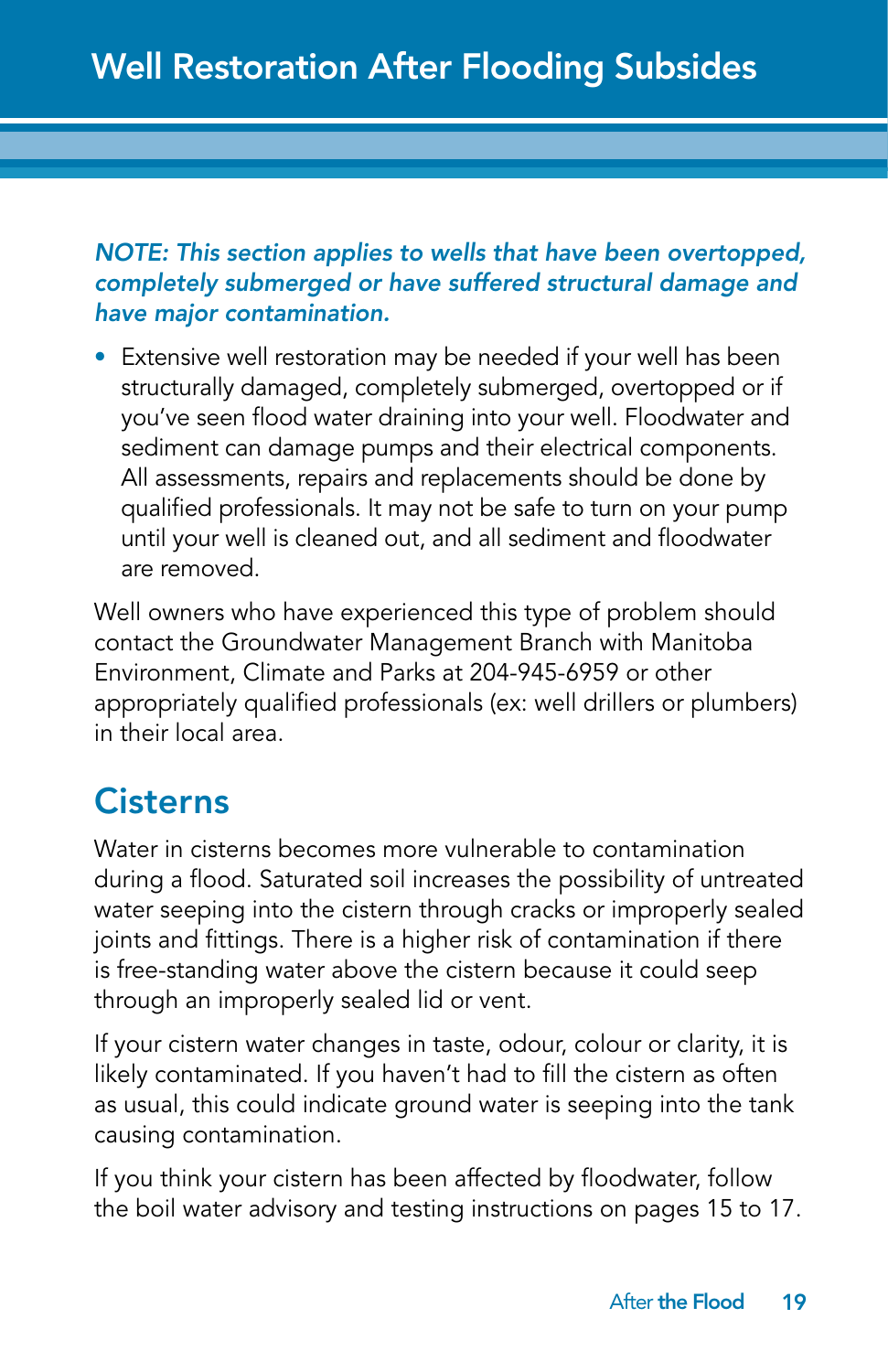<span id="page-23-0"></span>If tests indicate your cistern water supply is contaminated, continue to boil your water and contact a qualified contractor. A professional contractor will inspect, clean/repair and disinfect the cistern and tell you when tests indicate the water is safe to use.

### Septic Systems

Wastewater in septic fields doesn't generally back up into homes during a flood. However, septic fields may become saturated, and if floodwater does back up or leaks into your septic tank, it can cause the system to fail. If this happens, you should:

- Try to reduce the amount of debris entering the septic tank and plumbing systems (ex: don't put sludge left over from floodwater down the drain or toilet).
- Avoid using the plumbing system if the septic tank or the disposal field is still under water.
- Do not use the plumbing system if sewage is backing up into the house.
- Avoid contact with the sewage from failed septic systems raw sewage can cause disease.
- Avoid contact with all the electrical components of mechanical sewage treatment systems.

For more information, talk to your municipal office staff, or go to https://www.gov.mb.ca/sd/pubs/environmental-approvals/owms/ homeowner\_manual\_owms\_eng\_2011.pdf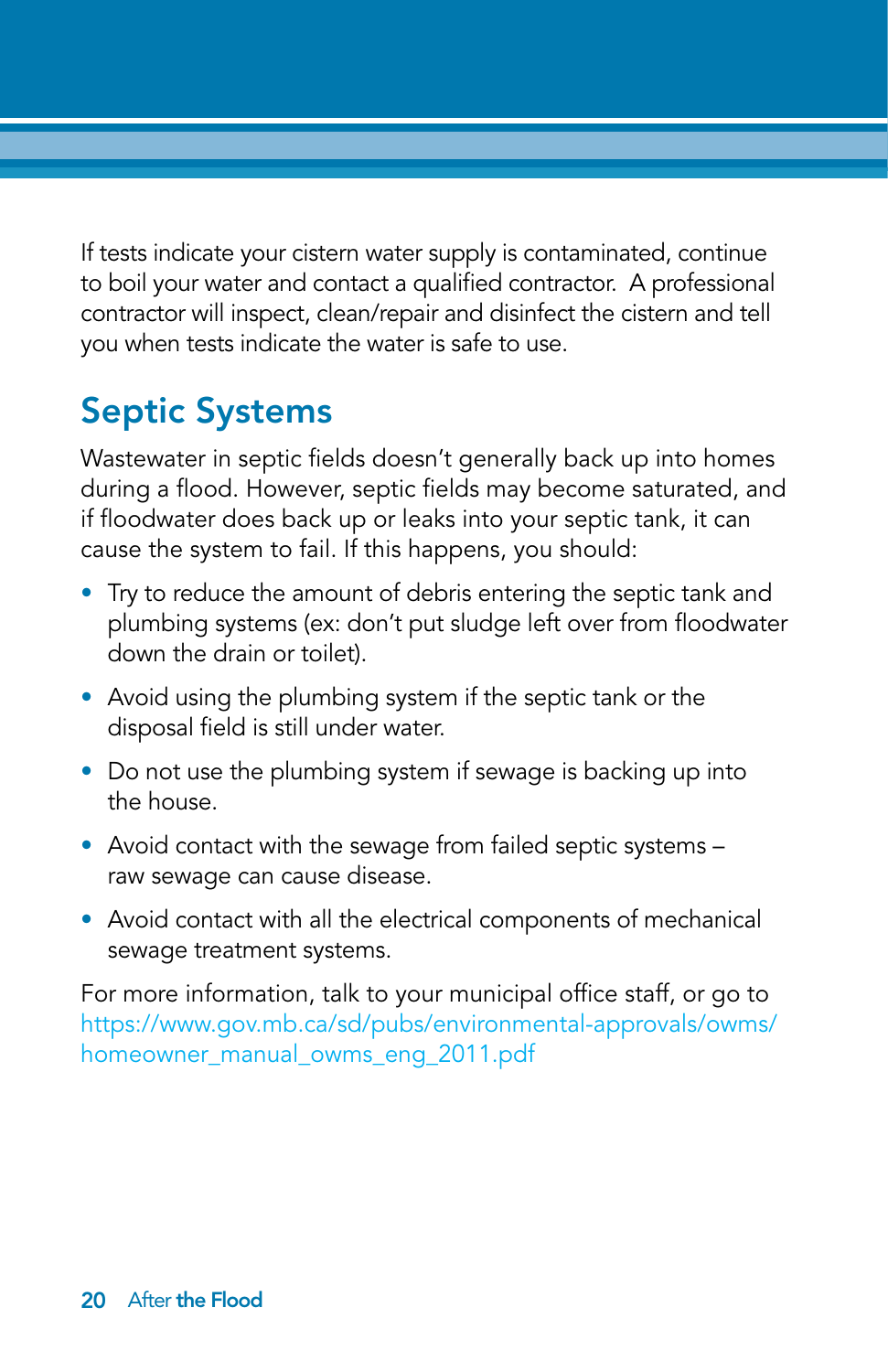### <span id="page-24-0"></span>For More Information

For more information on drinking water safety, water treatment devices, help with interpreting your drinking water quality results, or to receive a copy of other drinking water fact sheets:

Visit www.manitoba.ca/drinkingwater Call 204-948-1351

For information on certification for water treatment devices: Visit www.nsf.org

For information on well driller reports, well construction, well sealing, or for a listing of licensed well drillers:

Call Environment, Climate and Parks at 204-945-6959

For health information contact Health Links: Call 204-788-8200 (in Winnipeg) Toll-free 1-888-315-9257 (outside of Winnipeg)

To find a public health office nearest you: Visit www.manitoba.ca/health/publichealth/offices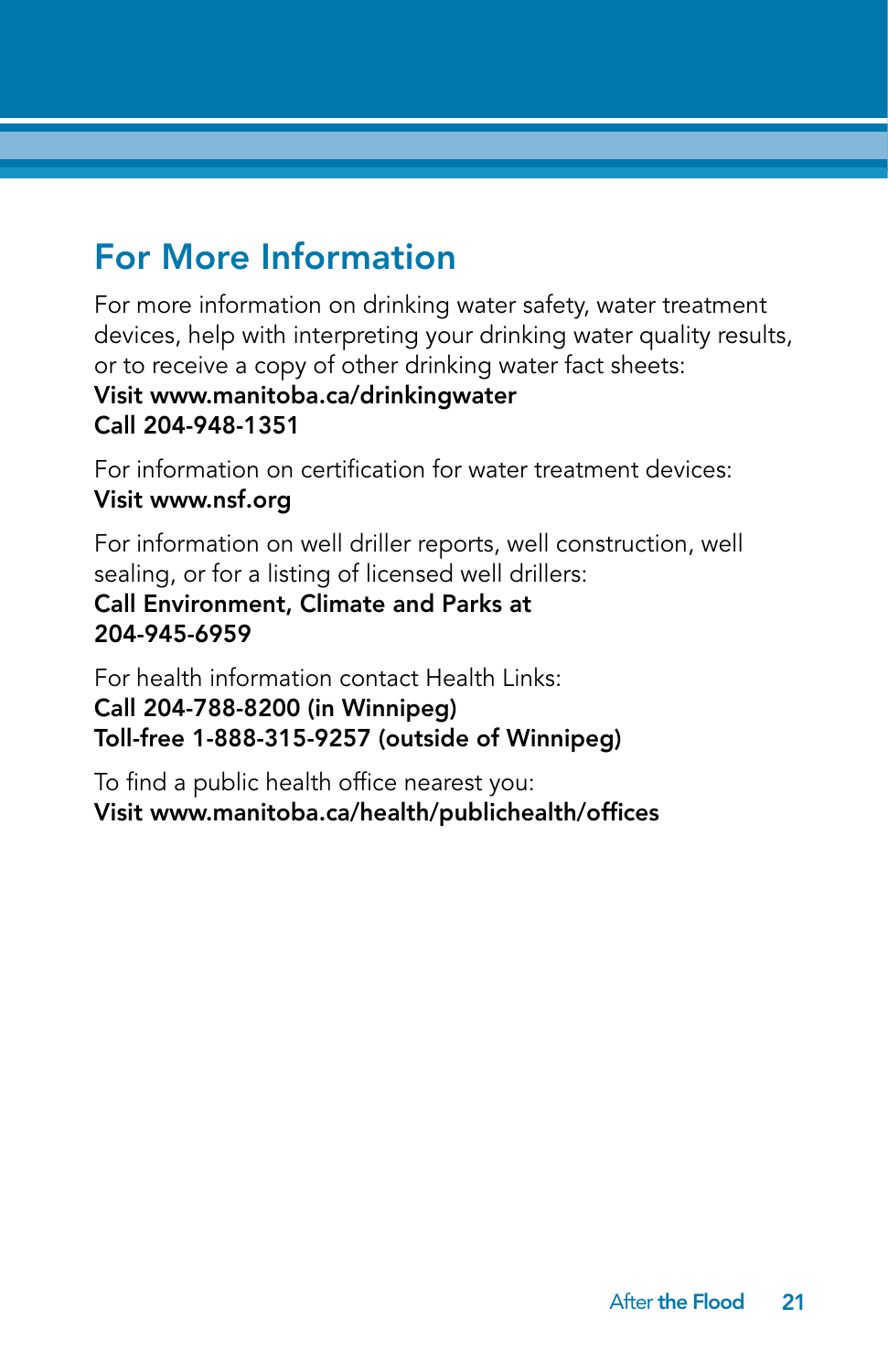<span id="page-25-0"></span>*Containers and packages of hazardous materials and environmental contaminants, petroleum storage tanks and propane tanks are often found on farms, in garages, storage sheds, out buildings and private residences throughout the floodplain. They can become serious hazards, especially during floods.* 

*Risks can include: release of products that may adversely affect human health or the environment, fire, explosion and mechanical damage from floating containers. To reduce the risk of hazardous materials after a flood, follow these procedures – both inside and outside flood-prone areas.* 

#### Securing Hazardous Materials Containers

- Check containers and packages for damage and leaks. Look for dents, torn or disconnected supply lines, broken valves, missing caps, bungs, etc.
- Do not put containers that are to be connected to a delivery system back into service if they have been damaged.
- Anhydrous ammonia nurse wagons and any other regulated transport containers must be inspected and certified under the Transportation of Dangerous Goods (DFA) regulations if they have been damaged or submerged in flood waters.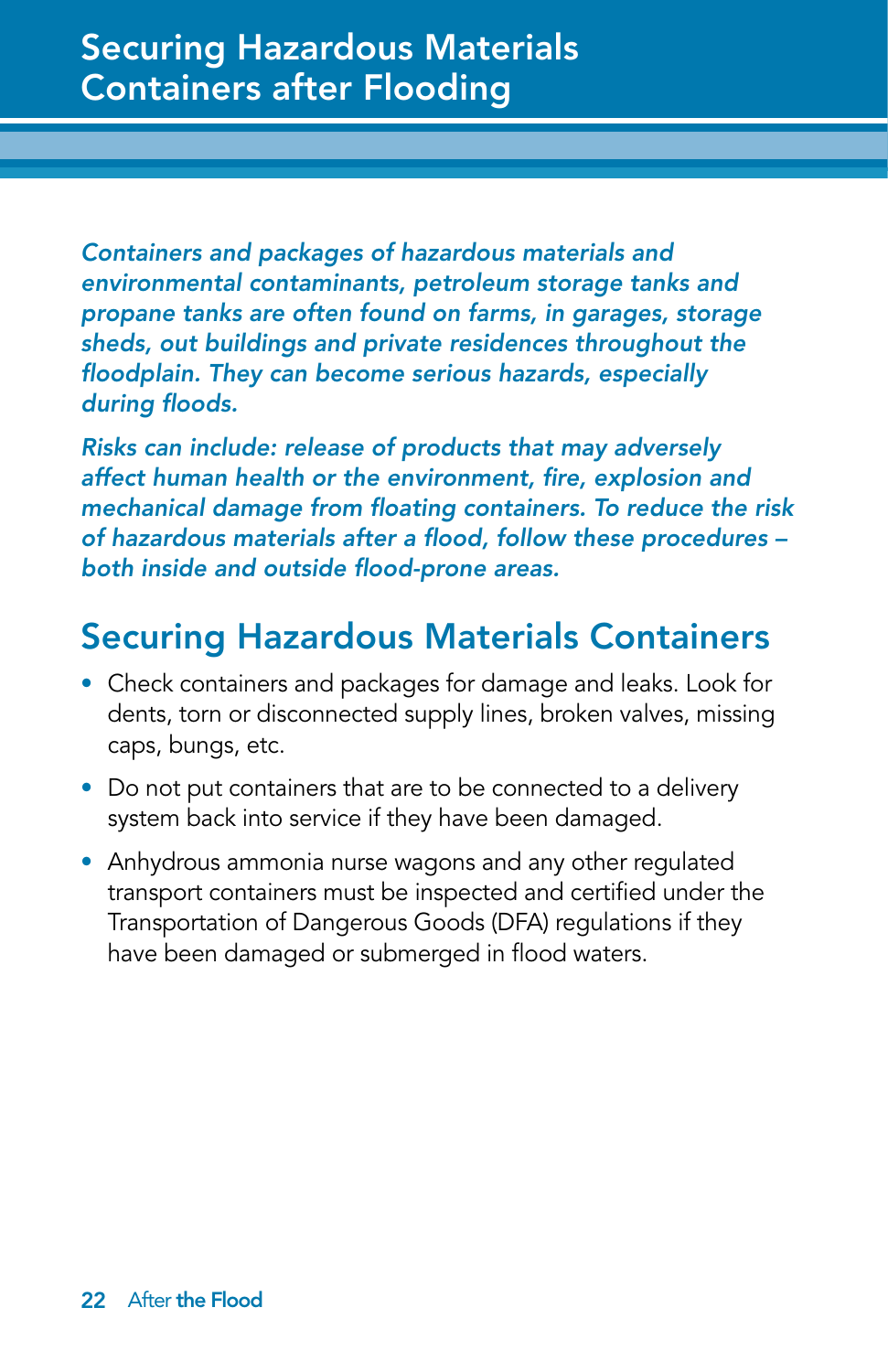#### <span id="page-26-0"></span>Securing Petroleum Tanks

- Check tanks for damage and leaks. Dip tanks and compare fuel levels to see if fuel has leaked or water has entered the tank.
- Inspect overfill containment devices and clean out any debris or water under dispenser sumps and dispensing equipment.
- Before using the fuel, check for water contamination. Take a sample of the fuel in a clear container. Let it sit for a short time. Water and fuel will separate. For better accuracy, use a water-finding paste with a dip stick. Water finding pastes are available at local fuel suppliers, petroleum supply companies or petroleum contractors.
- Before turning on fuel pumps, check for leaks and make sure all electrical connections are in good working order.
- Contact a petroleum contractor to inspect all tanks and equipment associated with the fueling system before reconnection and use.

#### Securing Propane Tanks

- Check tanks for damage and leaks. Look for dents, torn or disconnected supply lines, broken valves, etc.
- Contact a propane contractor to inspect all tanks and equipment associated with the propane system before reconnection and use.

Call Manitoba Environment, Climate and Parks 24-Hour emergency reporting line collect in Winnipeg, at 204-945-4888, to report any loss of product or missing tanks or containers or if a tank or container appears on your property after a flood.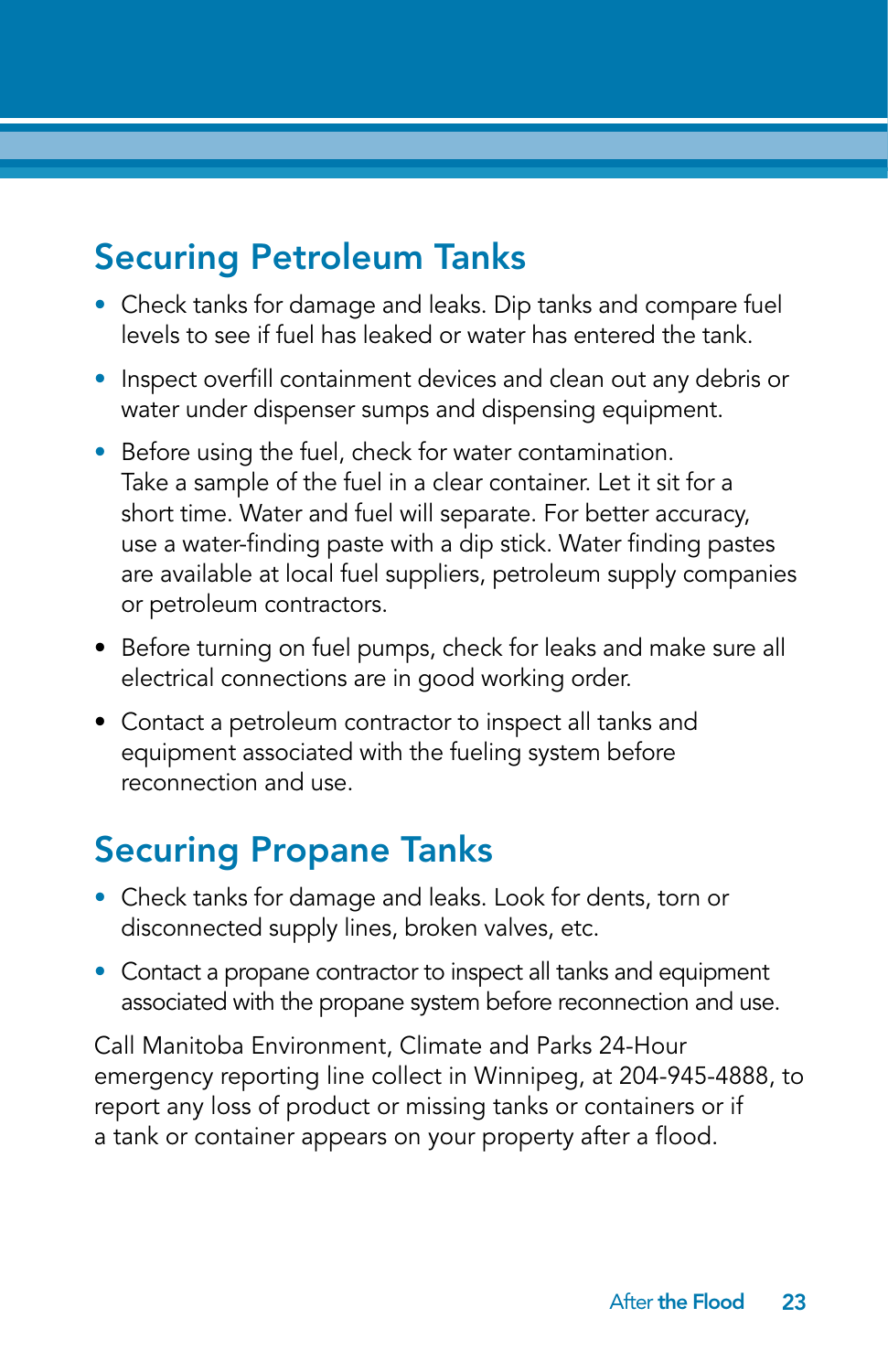<span id="page-27-0"></span>*The stress of losing a home, treasured possessions or income can take a serious toll on people's emotions. People can naturally have many different feelings and responses, both negative and positive, when they have to cope with this kind of stress, including::* 

- panic, anxiety, fear
- helplessness, despair
- anger, disbelief
- sleeplessness
- lack of concentration
- loneliness
- generosity towards others
- co-operation, teamwork
- **•** inspiration
- strength in connecting with others/community

• exhaustion

When the waters recede and you return to your home or business, pay attention to your feelings and those of your family, friends and neighbours. There are several things you can do to cope after a flood.

#### Have Realistic Expectations

- Recovery from the trauma of a flood can take weeks or even months. It's important to allow yourself, your family members and others who have shared this experience to talk about the flood and their feelings for as long as is needed.
- Accept that it is going to take considerable time to completely restore, repair or replace damaged or lost property and possessions.
- Pace yourself and your family during clean-up and take frequent breaks. Talk with your family, go out for a meal or entertainment, or visit friends.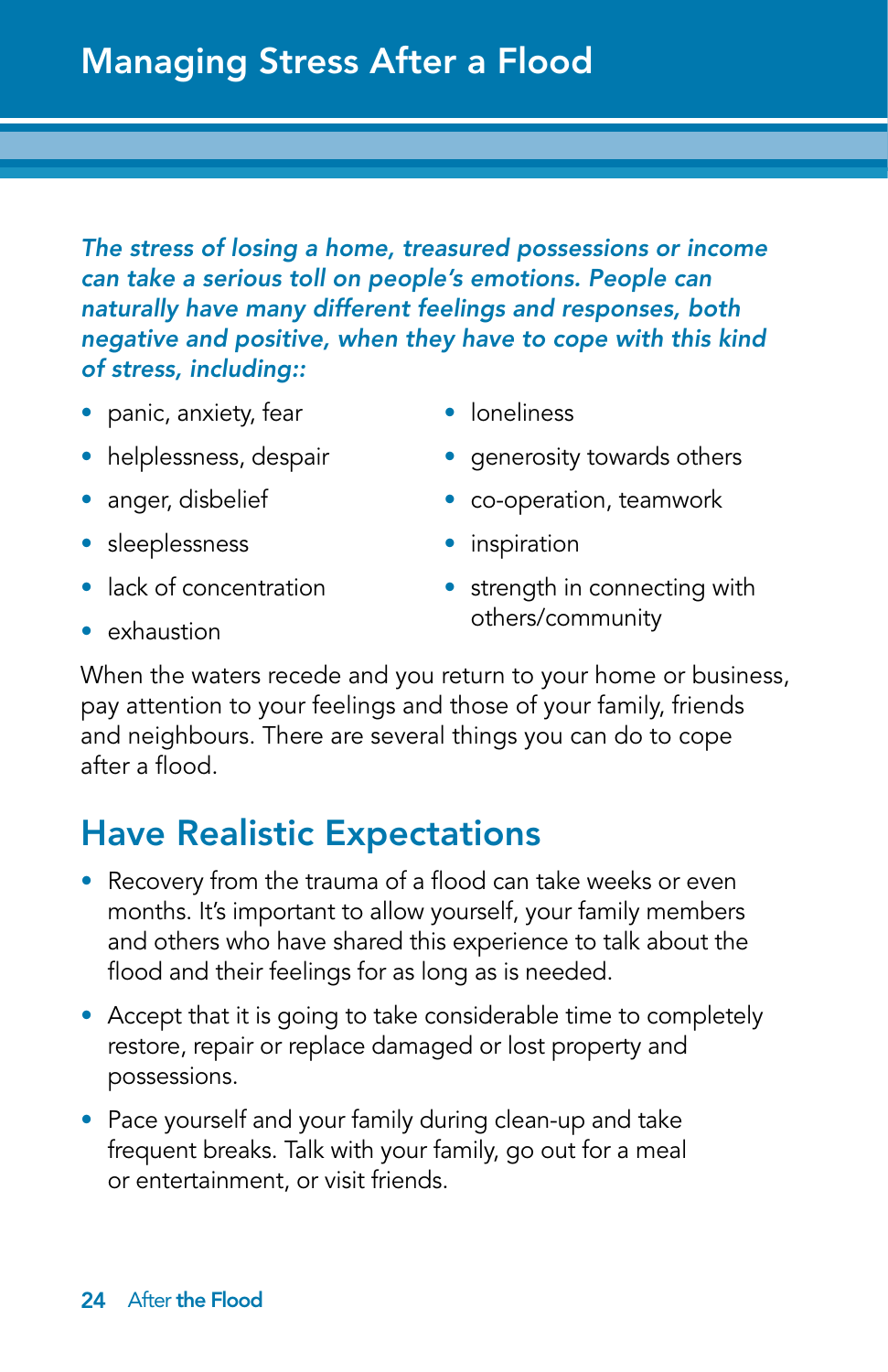#### <span id="page-28-0"></span>Take Care of Yourself and Others

- Learn the common signs of stress and how you and your family usually deal with stress. When you're feeling stressed, take regular breaks and relax. Use relaxation techniques that help you slow down, stay calm and de-stress. Make a point to stop to check in with yourself, often, and make sure you are doing things that support a healthy body, mind and spirit.
- Listen to others, and watch for signs of stress and anxiety.
- Support others if and when you can by helping them with their clean-up and accepting their help with yours.
- Take care of your own needs and those of children or seniors. Try to make sure everyone eats a balanced diet, gets enough sleep and exercises.
- Ask for help when you need it. Talk to family and friends and use the resources in your community, such as health care or spiritual care providers and advisors or professional counsellors.
- Use outside support and resources if you need them, such as those listed on the following page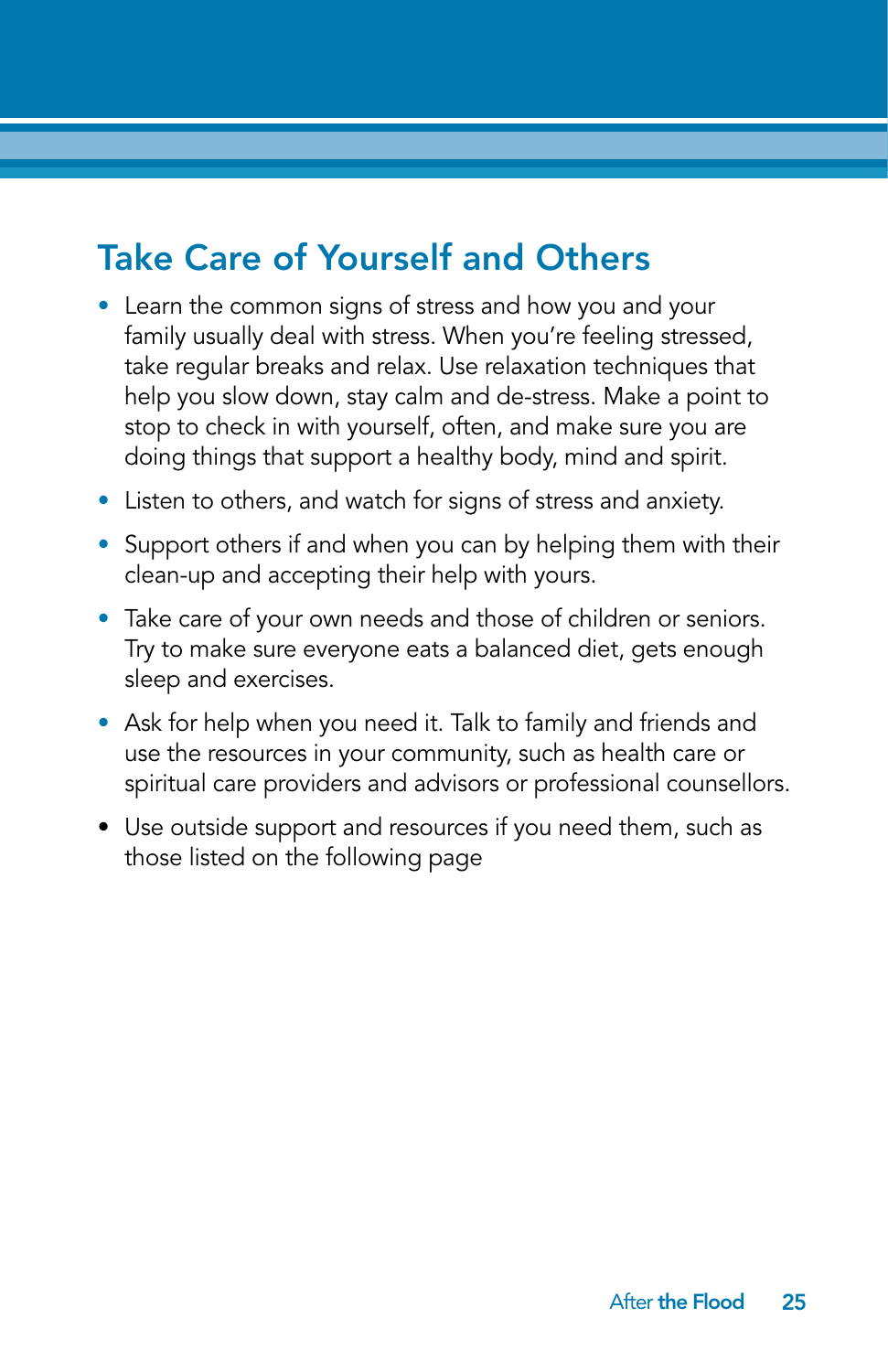#### <span id="page-29-0"></span>Help is Available/Telephone Numbers

If you, family, friends or neighbours are having a difficult time, please contact these resources:

- Manitoba Farm and Rural Support Services 1-866-367-3276 (1-866-FOR-FARM), https://supportline.ca/
- Klinic Community Health Centre 24-Hour Crisis Line 204-786-8686 in Winnipeg; or toll free 1-888-322-3019
- Klinic Community Health Centre De-Stress https://klinic.mb.ca/
- Your local regional health authority or community mental health services office

#### Contact Numbers for Help with Stress

#### *Provincial*

- *•* Klinic Community Health Centre 24 hour Crisis Line: 204-786-8686 in Winnipeg or toll free 1-888-322-3019 www.de-stress.ca
- *•* Manitoba Farm and Rural Support Services (for all Manitobans): 1-866-367-3276 toll free (10 am to 9 pm Monday to Friday) https://supportline.ca/
- *•* Mental Health Crisis and Non-crisis Regional Contacts: https://www.gov.mb.ca/mh/mh/crisis.html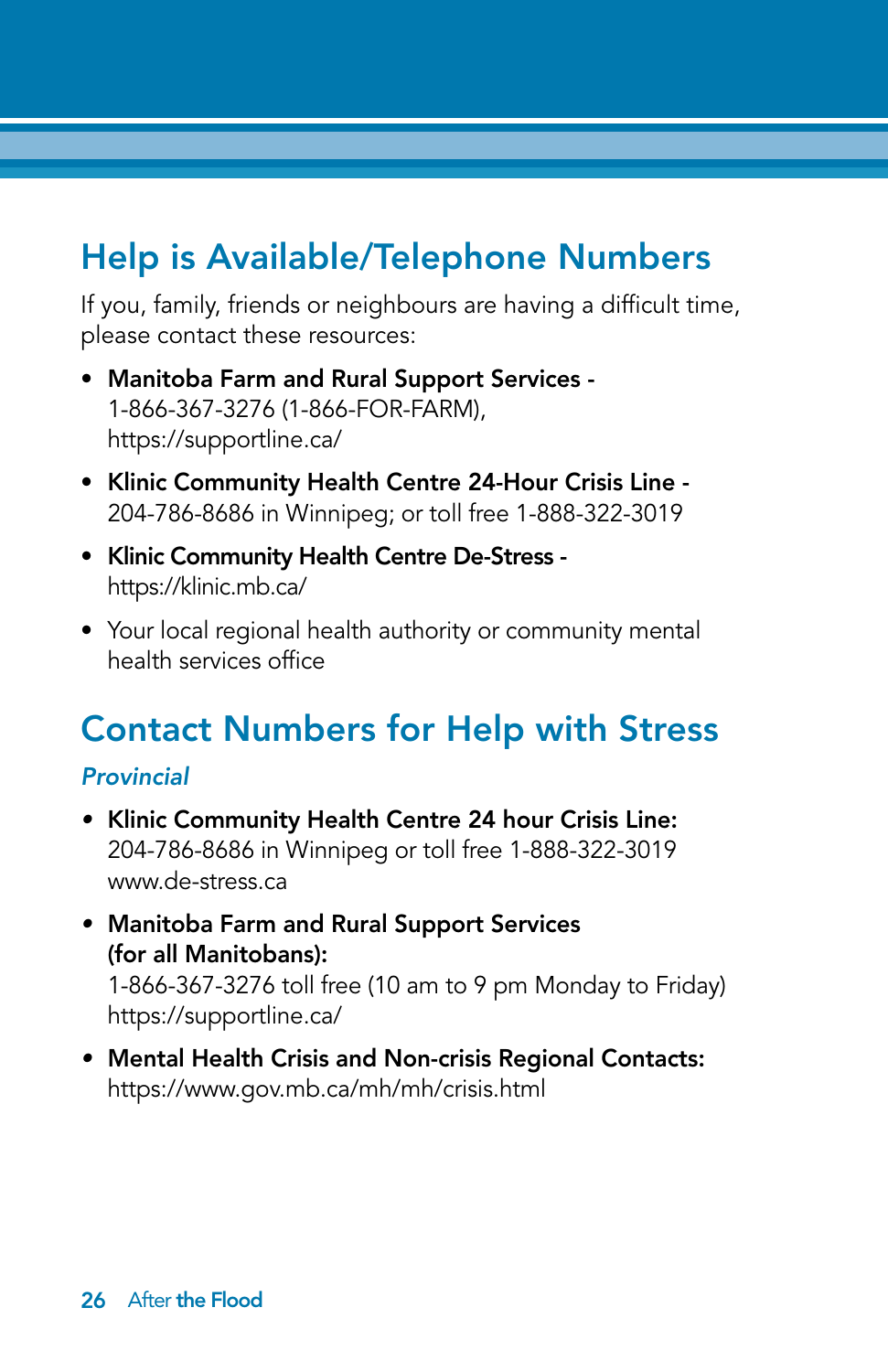#### <span id="page-30-0"></span>Disaster Financial Assistance Program

*When widespread floods occur Disaster Financial Assistance (DFA) may be available to Manitobans. It provides financial assistance for:* 

- evacuating homes, businesses, farms, etc.
- sandbagging and other efforts to prevent or limit imminent water damage to property and livestock
- repairing or replacing non-insurable essential property such as principal residences, buildings and other non-insurable losses essential to the operation of eligible farms and small businesses

The provincial government recommends that you first contact your personal insurance broker about damage claims.

Application forms and further details about DFA are available:

- by contacting the Manitoba Emergency Measures Organization at 204-945-4772 in Winnipeg; or toll free 1-888-267-8298
- online at www.manitobaemo.ca
- by contacting most local municipal offices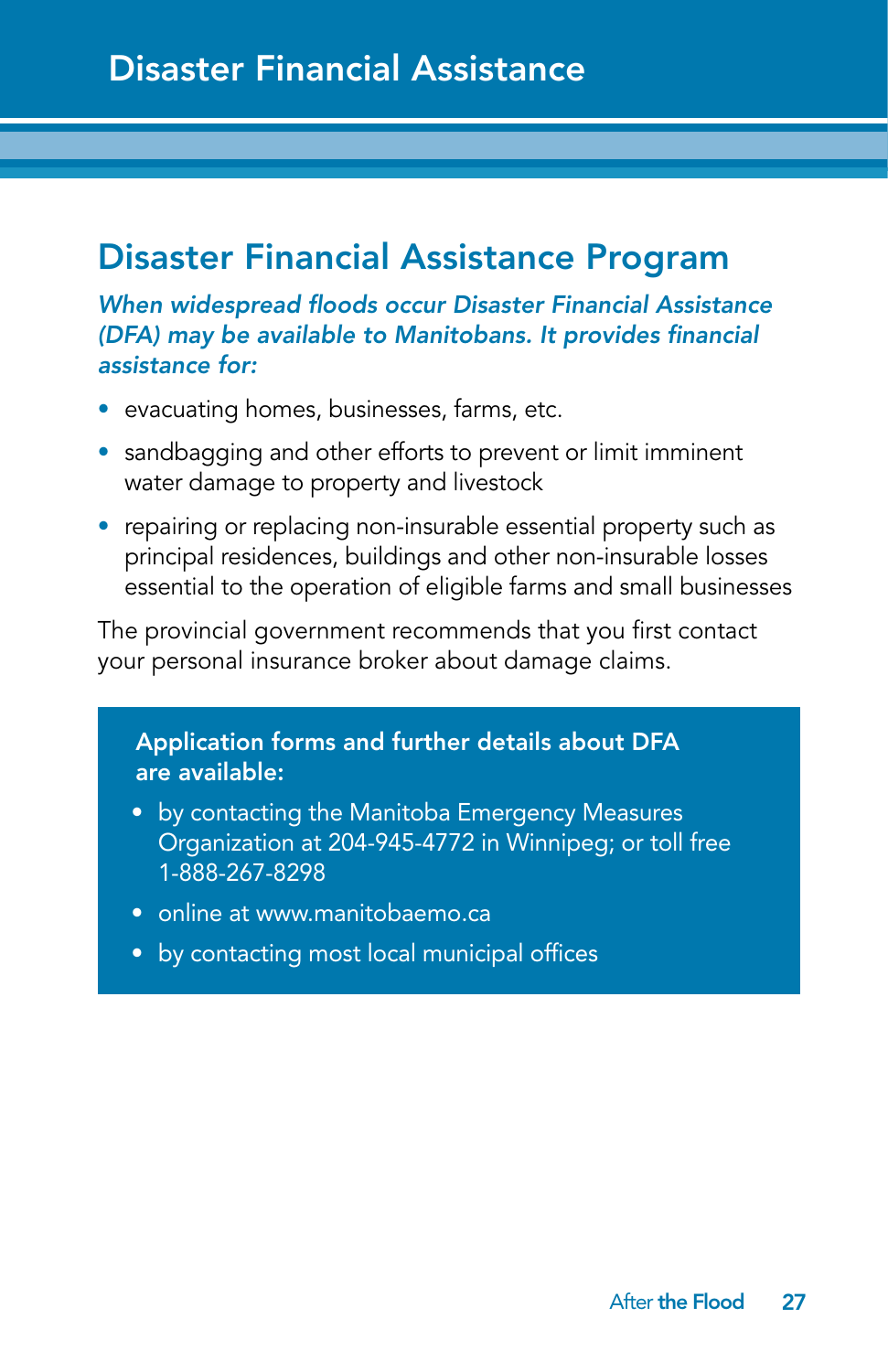#### <span id="page-31-0"></span>Important Phone Numbers

Downed Power Line or Gas Leak Manitoba Hydro 204-480-5900 in Winnipeg; toll free 1-888-624-9376 (1-888-MB HYDRO).

Contaminated Well Manitoba Office of Drinking Water 204-945-5762 or 204-945-8913 in Winnipeg

#### Well-water Testing

Maxxam Analytics 204-772-7276 in Winnipeg; toll free 1-800-665-8566

Well Restoration

Groundwater Management 204-945-3737 or 204-945-7425 in Winnipeg

Environmental Contamination Events (ex: spills) Environmental Emergency Response Program 204-944-4888 in Winnipeg

Health Links-Info Santé 204-788-8200 in Winnipeg; toll free 1-888-315-9257

#### *Support for Stress*

Manitoba Farm and Rural Support Services toll free 1-866-367-3276 (1-866-FOR-FARM)

Klinic Community Health Centre 24-Hour Crisis Line 204-786-8686 in Winnipeg; toll free 1-888-322-3019

Manitoba Emergency Measures Organization 204-945-4772 in Winnipeg; toll free 1-888-267-8298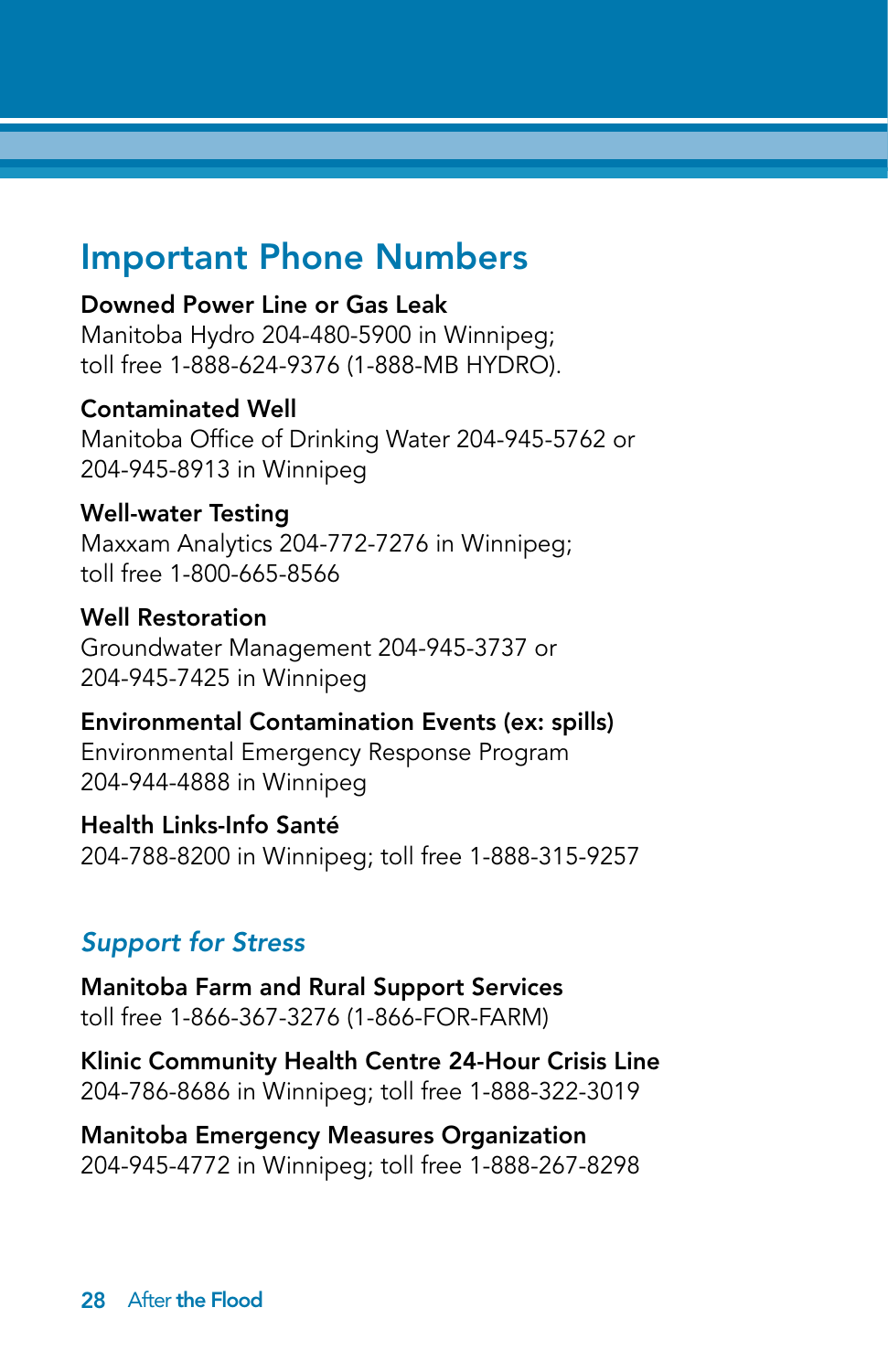After the Flood 29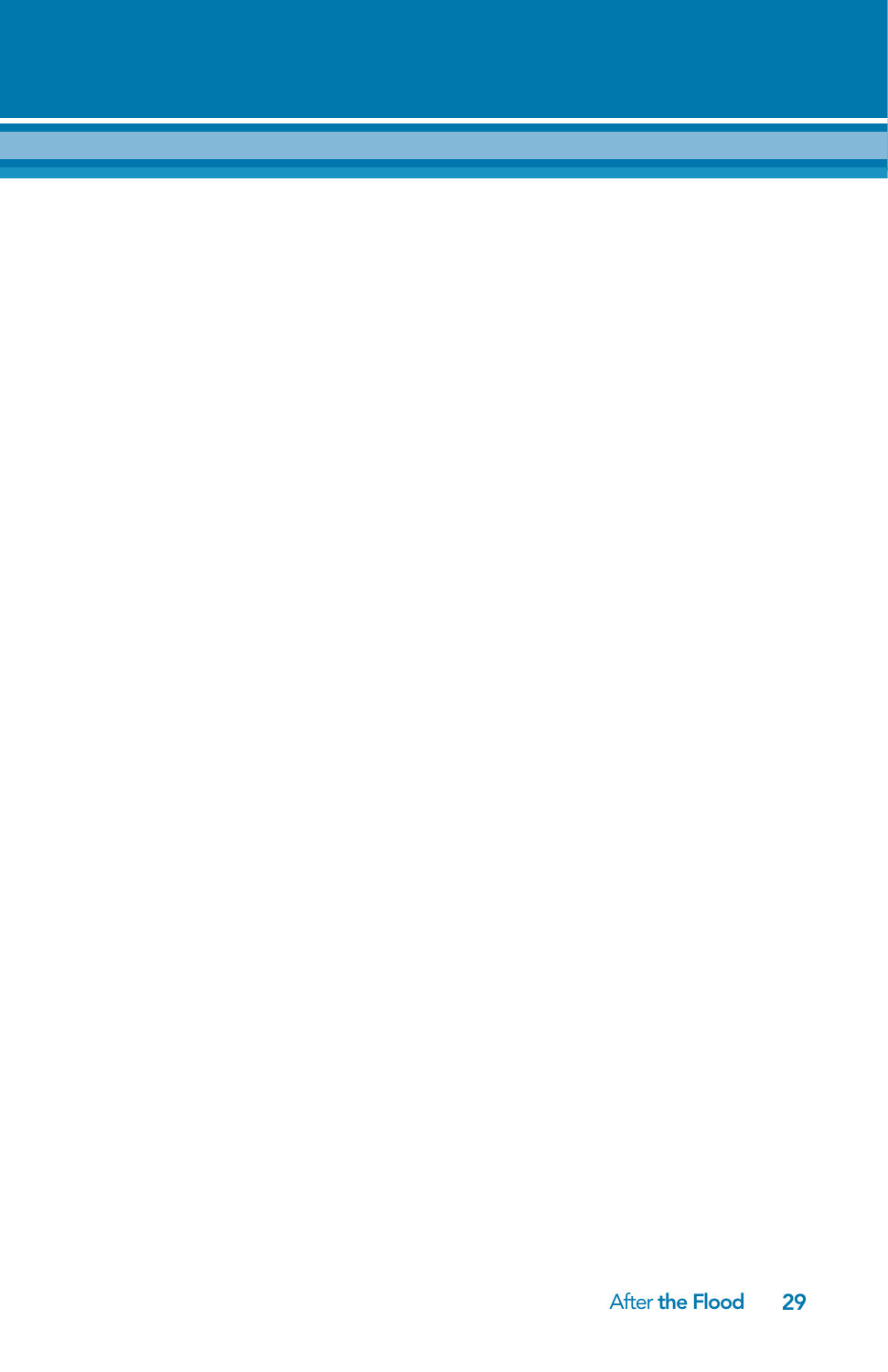After the Flood